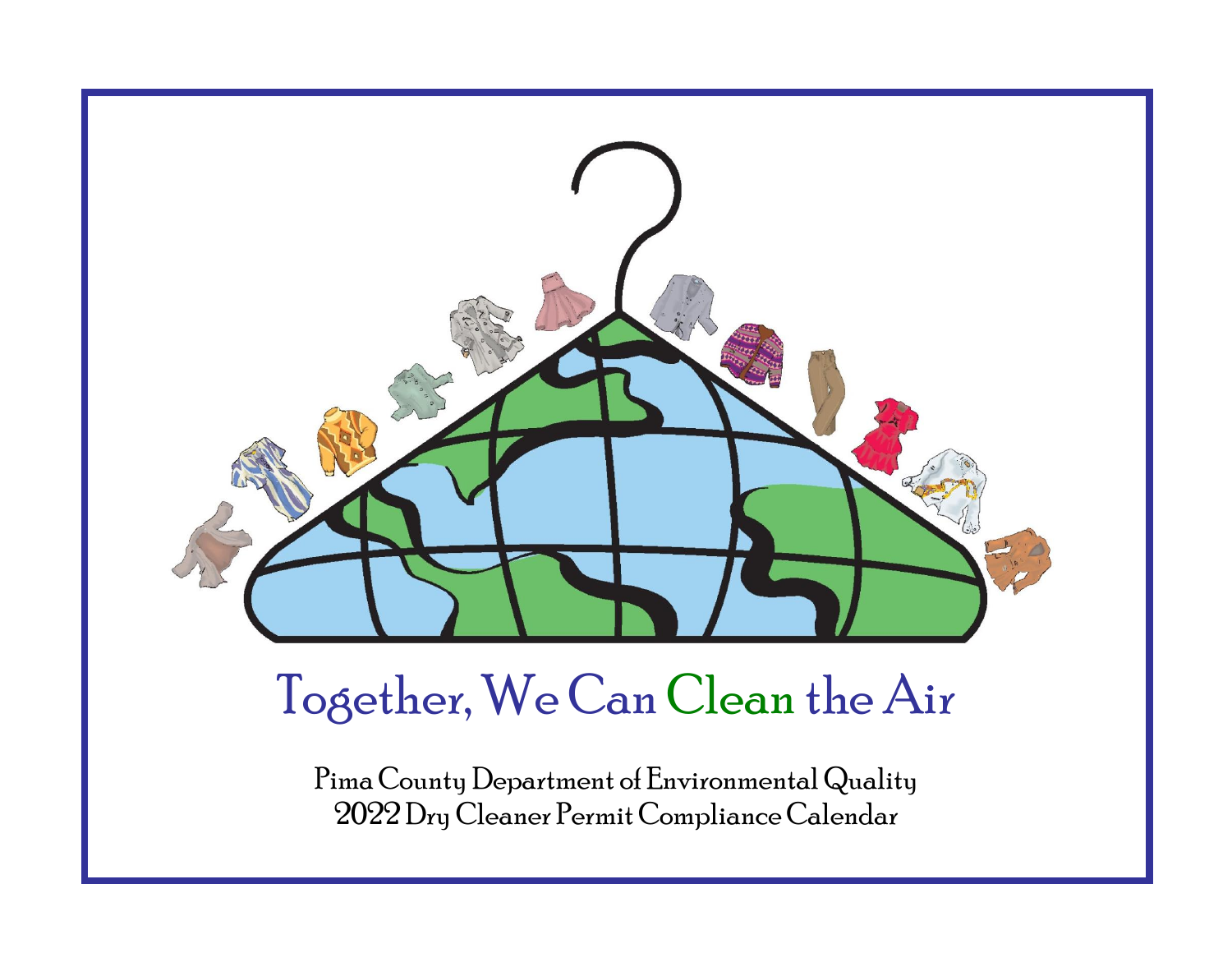# **INSTRUCTIONS FOR USE**

**GENERAL -** You may use this calendar to help keep records required by permit for air program compliance. Keep these records at your facility for 5 years.

## **EXAMPLE**



**CONDENSER TEMP LOG -** Check the outlet temperature of the refrigerated condenser **every week**. Record the temperature and date in the space provided. In the block marked "Is temp less than or equal to 45º F (7.2º C)?" circle "**Y**" or "**N**" for "yes" or "no." If you checked "**N**", the machine must be repaired.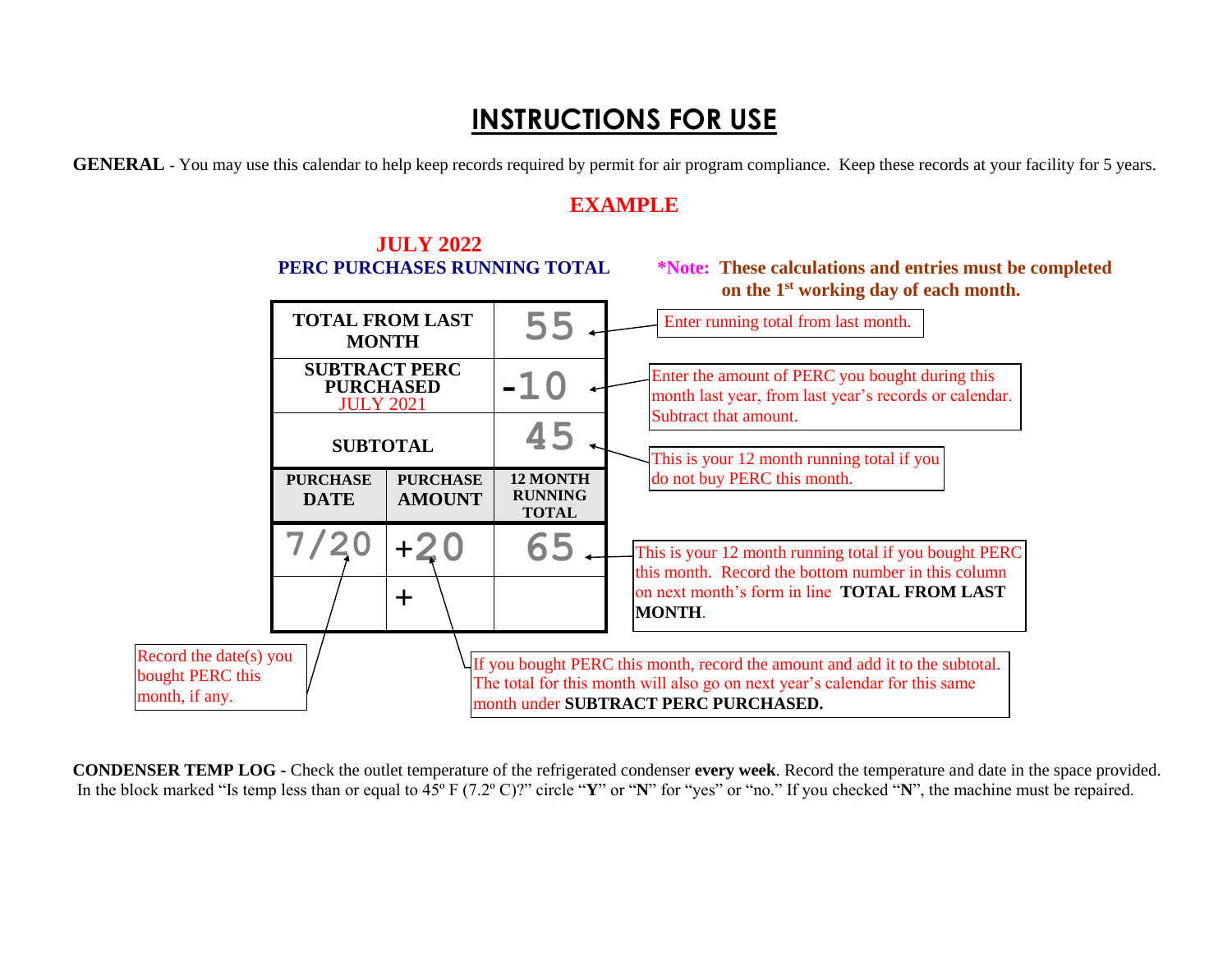## **JANUARY 2022 CONDENSER TEMP LOG PERC PURCHASES RUNNING TOTAL \*COMPLETE THIS TABLE ON THE 1ST WORKING DAY OF THE MONTH!!**

| <b>DATE</b> | <b>TEMP</b> | Is temp less than<br>or equal to<br>$45^{\circ}$ F $(7.2^{\circ}$ C)? | <b>TOTAL FROM LAST</b><br><b>MONTH</b> |                                                                 |                                                   |
|-------------|-------------|-----------------------------------------------------------------------|----------------------------------------|-----------------------------------------------------------------|---------------------------------------------------|
|             |             | $\mathbf V$                                                           |                                        | <b>SUBTRACT PERC</b><br><b>PURCHASED</b><br><b>JANUARY 2021</b> | <b>The Second Service</b>                         |
|             |             | $\mathbf{Y}$ $\mathbf{N}$                                             |                                        | <b>SUBTOTAL</b>                                                 |                                                   |
|             |             | Y N                                                                   | <b>PURCHASE</b><br><b>DATE</b>         | <b>PURCHASE</b><br><b>AMOUNT</b>                                | <b>12 MONTH</b><br><b>RUNNING</b><br><b>TOTAL</b> |
|             |             | $\mathbf{Y}$ $\mathbf{N}$                                             |                                        |                                                                 |                                                   |
|             |             |                                                                       |                                        |                                                                 |                                                   |

| <b>NOTES</b> |  |  |  |  |  |  |  |  |  |
|--------------|--|--|--|--|--|--|--|--|--|
|              |  |  |  |  |  |  |  |  |  |
|              |  |  |  |  |  |  |  |  |  |
|              |  |  |  |  |  |  |  |  |  |
|              |  |  |  |  |  |  |  |  |  |
|              |  |  |  |  |  |  |  |  |  |
|              |  |  |  |  |  |  |  |  |  |

### **INSPECTIONS**

| <b>INSPECTED</b>                |                  | <b>LEAKING?</b>   |                   | <b>DATE</b>      |                | <b>DATE PARTS</b>         | <b>DATE PARTS</b> | <b>DATE</b>     |
|---------------------------------|------------------|-------------------|-------------------|------------------|----------------|---------------------------|-------------------|-----------------|
|                                 |                  |                   |                   |                  |                | <b>ORDERED</b>            | <b>RECEIVED</b>   | <b>REPAIRED</b> |
| HOSES & PIPE FITTINGS           | Y<br>N           | Y<br>N            | $\mathbf{v}$<br>N | Y<br>N           | Y<br>N         |                           |                   |                 |
| <b>DOOR GASKET</b>              | $\mathbf N$<br>Y | $\mathbf{v}$<br>N | N                 | Y<br>N           | Y<br>N         |                           |                   |                 |
| <b>PUMPS</b>                    | Y<br>N           | $\bf{V}$<br>N     | N                 | Y<br>N           | Y<br>N         |                           |                   |                 |
| SOLVENT TANKS &                 | Y<br>N           | Y<br>N            | Y<br>N            | Y<br>N           | Y<br>N         |                           |                   |                 |
| <b>CONTAINERS</b>               |                  |                   |                   |                  |                |                           |                   |                 |
| <b>WATER SEPARATOR</b>          | Y<br>N           | Y<br>N            | Y<br>N            | N<br>Y           | Y<br>N         |                           |                   |                 |
| <b>MUCK COOKER</b>              | N<br>Y           | Y<br>N            | N                 | Y<br>N           | Y<br>N         |                           |                   |                 |
| <b>STILL</b>                    | Y<br>N           | N<br>Y            | Y<br>N            | Y<br>N           | Y<br>N         |                           |                   |                 |
| <b>EXHAUST DAMPER</b>           | N<br>Y           | N<br>Y            | N                 | Y<br>N           | Y<br>N         |                           |                   |                 |
| <b>DIVERTER VALVE</b>           | $\mathbf N$<br>Y | Y<br>N            | N                 | Y<br>N           | Y<br>N         |                           |                   |                 |
| <b>FILTER GASKET</b>            | $\mathbf N$      | $\mathbf{v}$<br>N | N                 | Y<br>N           | Y<br>N         |                           |                   |                 |
| <b>CARTRIDGE FILTER</b>         | Y<br>$N_{\rm}$   | N<br>$\mathbf v$  | N                 | Y<br>N           | Y<br>N         |                           |                   |                 |
| <b>WASTE CONTAINERS</b>         | Y<br>N           | Y<br>N            | N                 | Y<br>$\mathbf N$ | Y<br>N         | LABELED Y N               | DATED Y N         |                 |
| * WERE LEAKS CHECKED            |                  |                   |                   |                  |                |                           |                   |                 |
| WITH A DETECTOR?                | Y<br>$N_{\odot}$ | Y<br>N            | Y<br>N            | Y<br>$\mathbf N$ | Y<br>$N_{\rm}$ |                           |                   |                 |
| VISIBLE EMISSIONS (VE)          |                  | DATE/TIME:        |                   |                  |                | ABNORMAL EMISSIONS? N     | Y                 |                 |
| <b>CHECK OF BOILER EXHAUST?</b> | N<br>Y           | NAME:             |                   |                  |                | <b>CORRECTIVE ACTION:</b> |                   |                 |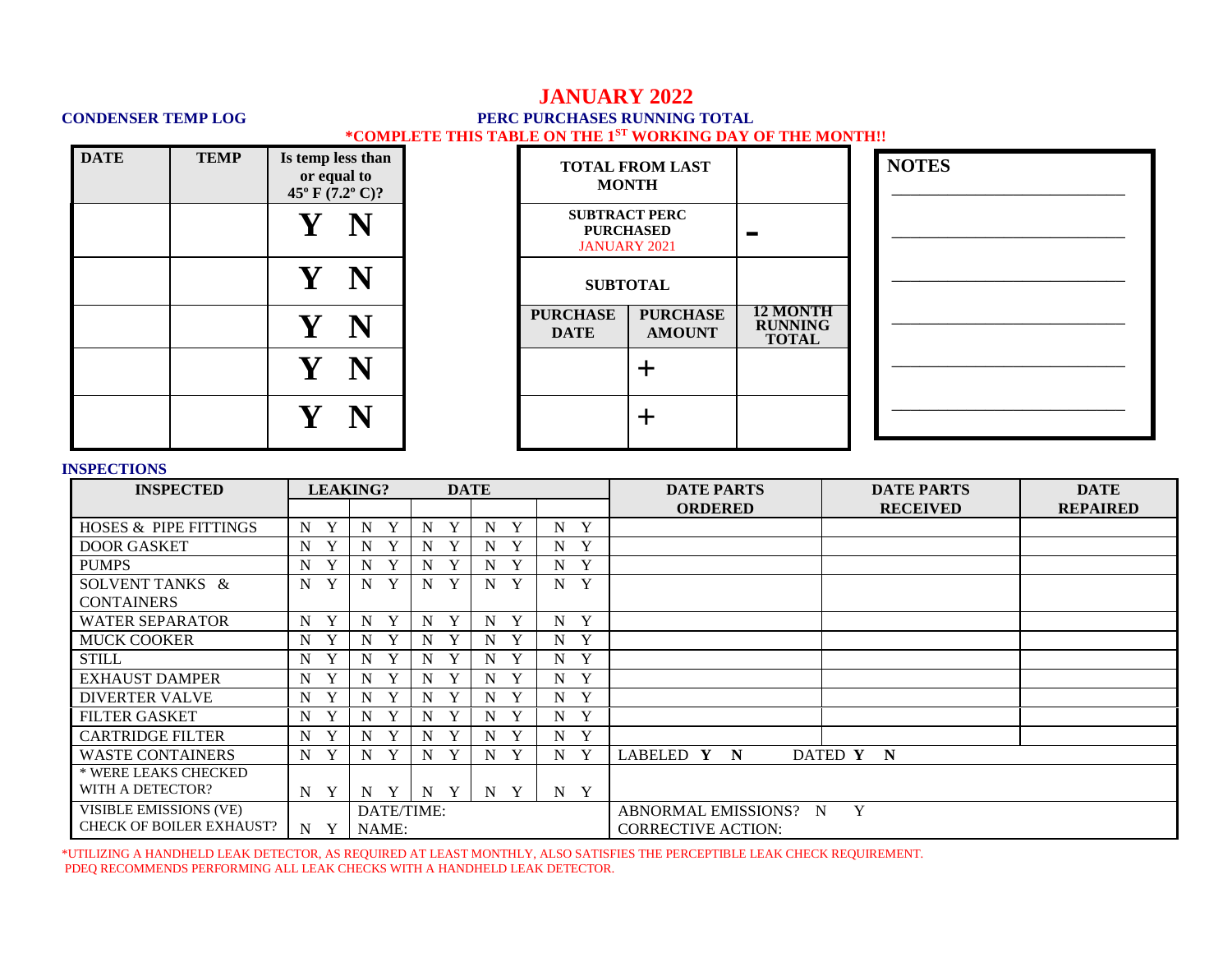



| Sunday         | Monday   | <b>Tuesday</b>          | Wednesday | Thursday                                                      | Friday                                                        | Saturday     |
|----------------|----------|-------------------------|-----------|---------------------------------------------------------------|---------------------------------------------------------------|--------------|
|                |          |                         |           |                                                               |                                                               | $\mathbf{1}$ |
| $\overline{2}$ | 3        | $\overline{\mathbf{4}}$ | 5         | 6                                                             | $\overline{7}$<br>Temp logged $\Box$<br>Inspect logged $\Box$ | 8            |
| 9              | 10       | 11                      | 12        | 13                                                            | 14<br>Temp logged $\Box$<br>Inspect logged $\Box$             | 15           |
| 16             | 17       | 18                      | 19        | 20                                                            | 21<br>Temp logged $\quad \Box$<br>Inspect logged $\Box$       | 22           |
| 23<br>30       | 24<br>31 | 25                      | 26        | 27<br>$\Box$<br><b>REMINDER!</b><br>Monthly vapor leak check? | 28<br>Temp logged $\Box$<br>Inspect logged $\Box$             | 29           |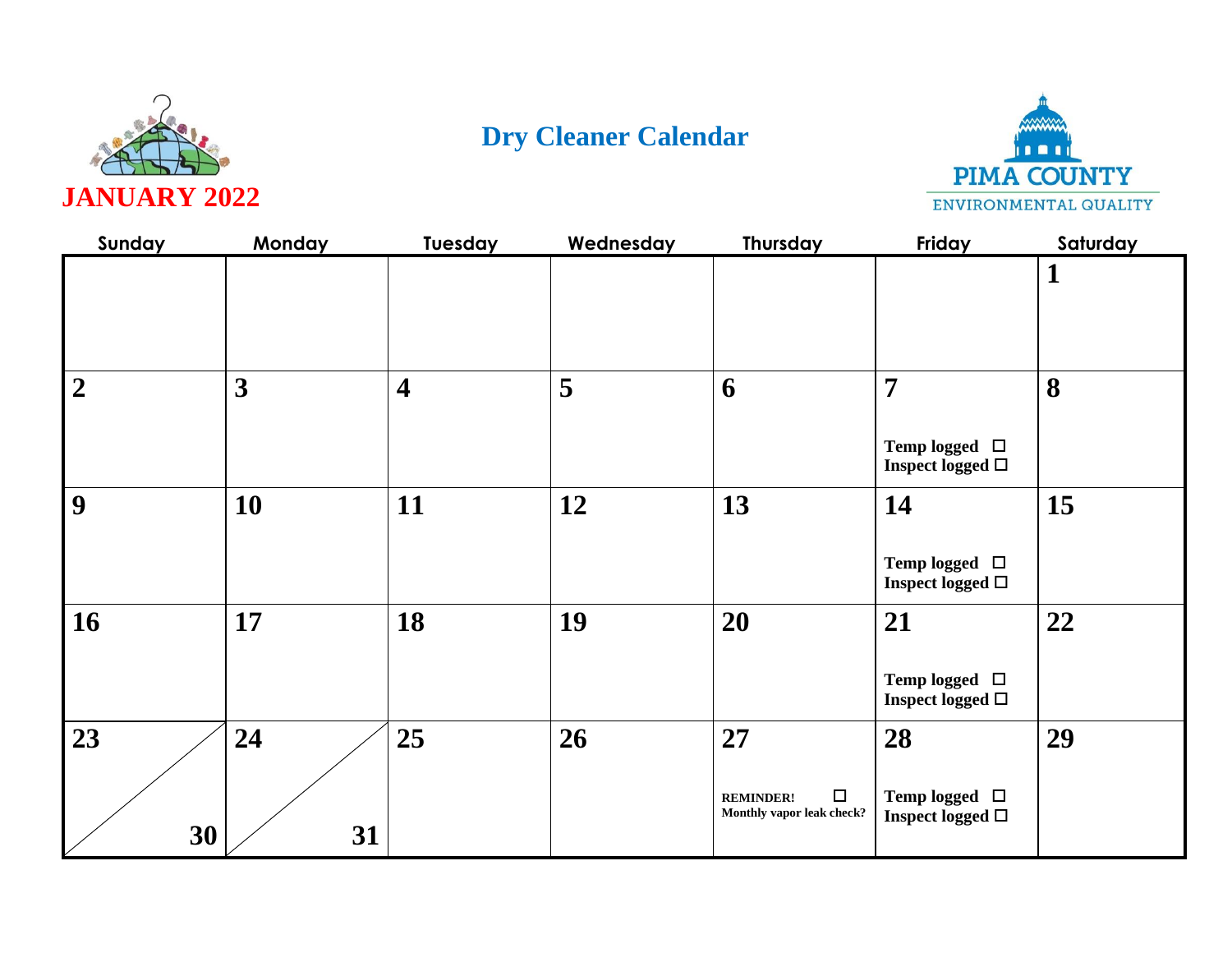## **FEBRUARY 2022**

### **CONDENSER TEMP LOG PERC PURCHASES RUNNING TOTAL \*COMPLETE THIS TABLE ON THE 1ST WORKING DAY OF THE MONTH!!**

| <b>DATE</b> | <b>TEMP</b> | Is temp less than<br>or equal to<br>$45^{\circ}$ F $(7.2^{\circ}$ C)? |  |                                | <b>TOTAL FROM LAST</b><br><b>MONTH</b>   |                                                   | <b>NOTES</b> |
|-------------|-------------|-----------------------------------------------------------------------|--|--------------------------------|------------------------------------------|---------------------------------------------------|--------------|
|             |             |                                                                       |  | FEBRUARY 2021                  | <b>SUBTRACT PERC</b><br><b>PURCHASED</b> | <b>The State</b>                                  |              |
|             |             | N                                                                     |  |                                | <b>SUBTOTAL</b>                          |                                                   |              |
|             |             |                                                                       |  | <b>PURCHASE</b><br><b>DATE</b> | <b>PURCHASE</b><br><b>AMOUNT</b>         | <b>12 MONTH</b><br><b>RUNNING</b><br><b>TOTAL</b> |              |
|             |             |                                                                       |  |                                |                                          |                                                   |              |
|             |             |                                                                       |  |                                |                                          |                                                   |              |

### **INSPECTIONS**

| <b>INSPECTED</b>                 |        | <b>LEAKING?</b><br><b>DATE</b> |                  |        |                  | <b>DATE PARTS</b>         | <b>DATE PARTS</b> | <b>DATE</b>     |
|----------------------------------|--------|--------------------------------|------------------|--------|------------------|---------------------------|-------------------|-----------------|
|                                  |        |                                |                  |        |                  | <b>ORDERED</b>            | <b>RECEIVED</b>   | <b>REPAIRED</b> |
| <b>HOSES &amp; PIPE FITTINGS</b> | N      | Y<br>N                         | Y<br>N           | Y<br>N | Y<br>N           |                           |                   |                 |
| <b>DOOR GASKET</b>               | N      | N                              | Y<br>N           | Y<br>N | Y<br>N           |                           |                   |                 |
| <b>PUMPS</b>                     | Y<br>N | Y<br>N                         | Y<br>N           | Y<br>N | Y<br>N           |                           |                   |                 |
| SOLVENT TANKS &                  | Y<br>N | Y<br>N                         | Y<br>N           | Y<br>N | Y<br>N           |                           |                   |                 |
| <b>CONTAINERS</b>                |        |                                |                  |        |                  |                           |                   |                 |
| <b>WATER SEPARATOR</b>           | Y<br>N | Y<br>N                         | Y<br>N           | Y<br>N | Y<br>N           |                           |                   |                 |
| <b>MUCK COOKER</b>               | Y<br>N | N                              | Y<br>N           | Y<br>N | Y<br>N           |                           |                   |                 |
| <b>STILL</b>                     | N      | N                              | N<br>Y           | Y<br>N | Y<br>N           |                           |                   |                 |
| <b>EXHAUST DAMPER</b>            | N      | $\bf{v}$<br>N                  | N<br>Y           | Y<br>N | Y<br>N           |                           |                   |                 |
| <b>DIVERTER VALVE</b>            | N      | Y<br>N                         | Y<br>N           | Y<br>N | Y<br>N           |                           |                   |                 |
| <b>FILTER GASKET</b>             | N      | N                              | N                | Y<br>N | Y<br>$N_{\rm}$   |                           |                   |                 |
| <b>CARTRIDGE FILTER</b>          | Y<br>N | N                              | N                | Y<br>N | Y<br>N           |                           |                   |                 |
| <b>WASTE CONTAINERS</b>          | N      | N                              | Y<br>$\mathbf N$ | Y<br>N | Y<br>N           | LABELED Y<br>N            | DATED Y N         |                 |
| *WERE LEAKS CHECKED              |        |                                |                  |        |                  |                           |                   |                 |
| WITH A DETECTOR?                 | N<br>Y | Y<br>N                         | N<br>Y           | Y<br>N | Y<br>$N_{\odot}$ |                           |                   |                 |
| VISIBLE EMISSIONS (VE)           |        | DATE/TIME:                     |                  |        |                  | ABNORMAL EMISSIONS? N     | Y                 |                 |
| <b>CHECK OF BOILER EXHAUST?</b>  | N<br>Y | NAME:                          |                  |        |                  | <b>CORRECTIVE ACTION:</b> |                   |                 |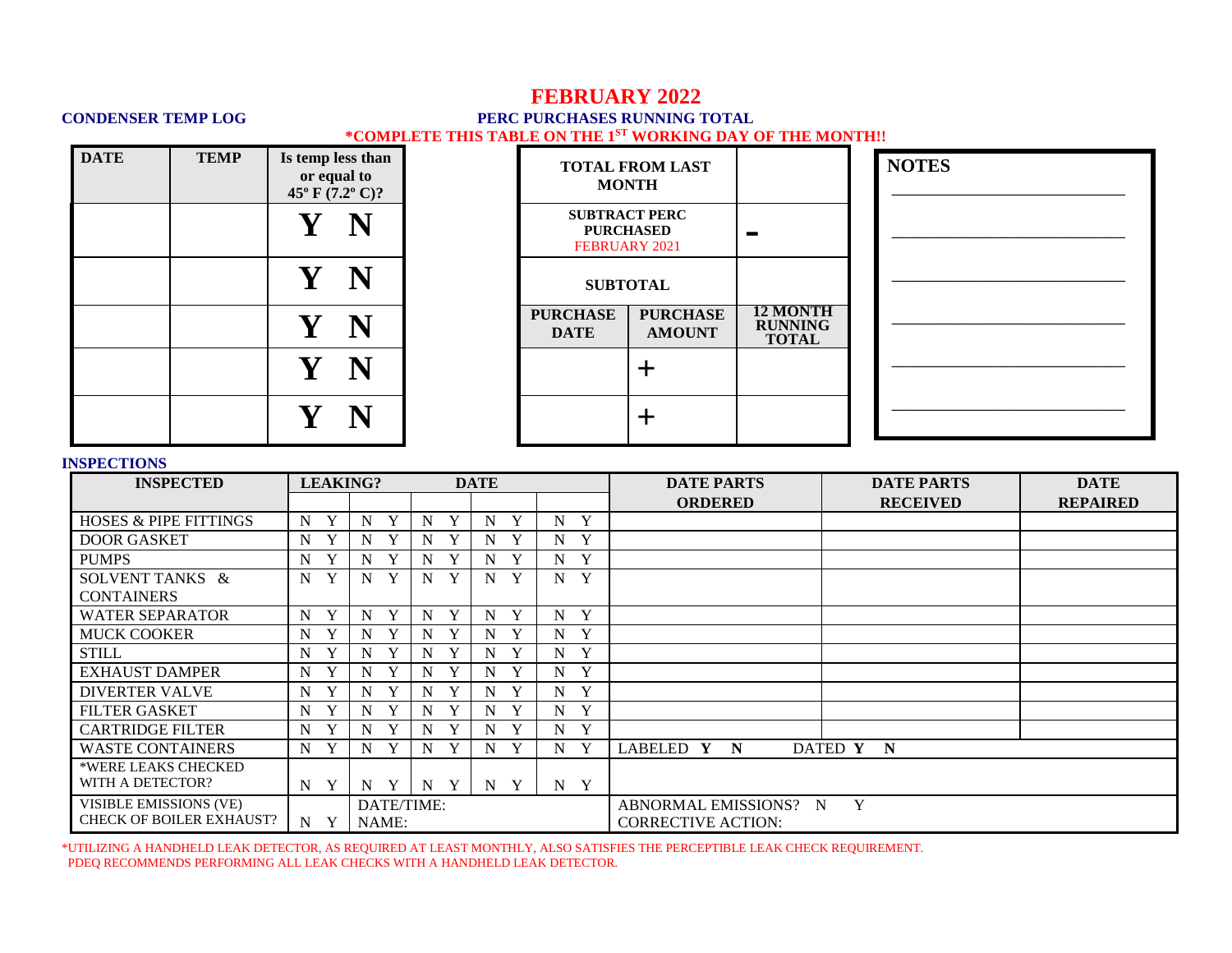



| Sunday | Monday         | Tuesday | Wednesday      | Thursday                                                | Friday                                      | Saturday |
|--------|----------------|---------|----------------|---------------------------------------------------------|---------------------------------------------|----------|
|        |                | 1       | $\overline{2}$ | $\mathbf{3}$                                            | $\overline{\mathbf{4}}$                     | 5        |
|        |                |         |                |                                                         | Temp logged $\Box$<br>Inspect logged $\Box$ |          |
| 6      | $\overline{7}$ | 8       | 9              | 10                                                      | 11                                          | 12       |
|        |                |         |                |                                                         | Temp logged $\Box$<br>Inspect logged $\Box$ |          |
| 13     | 14             | 15      | 16             | 17                                                      | 18                                          | 19       |
|        |                |         |                |                                                         | Temp logged $\Box$<br>Inspect logged $\Box$ |          |
| 20     | 21             | 22      | 23             | 24                                                      | 25                                          | 26       |
|        |                |         |                | $\Box$<br><b>REMINDER!</b><br>Monthly vapor leak check? | Temp logged $\Box$<br>Inspect logged $\Box$ |          |
| 27     | 28             |         |                |                                                         |                                             |          |
|        |                |         |                |                                                         |                                             |          |
|        |                |         |                |                                                         |                                             |          |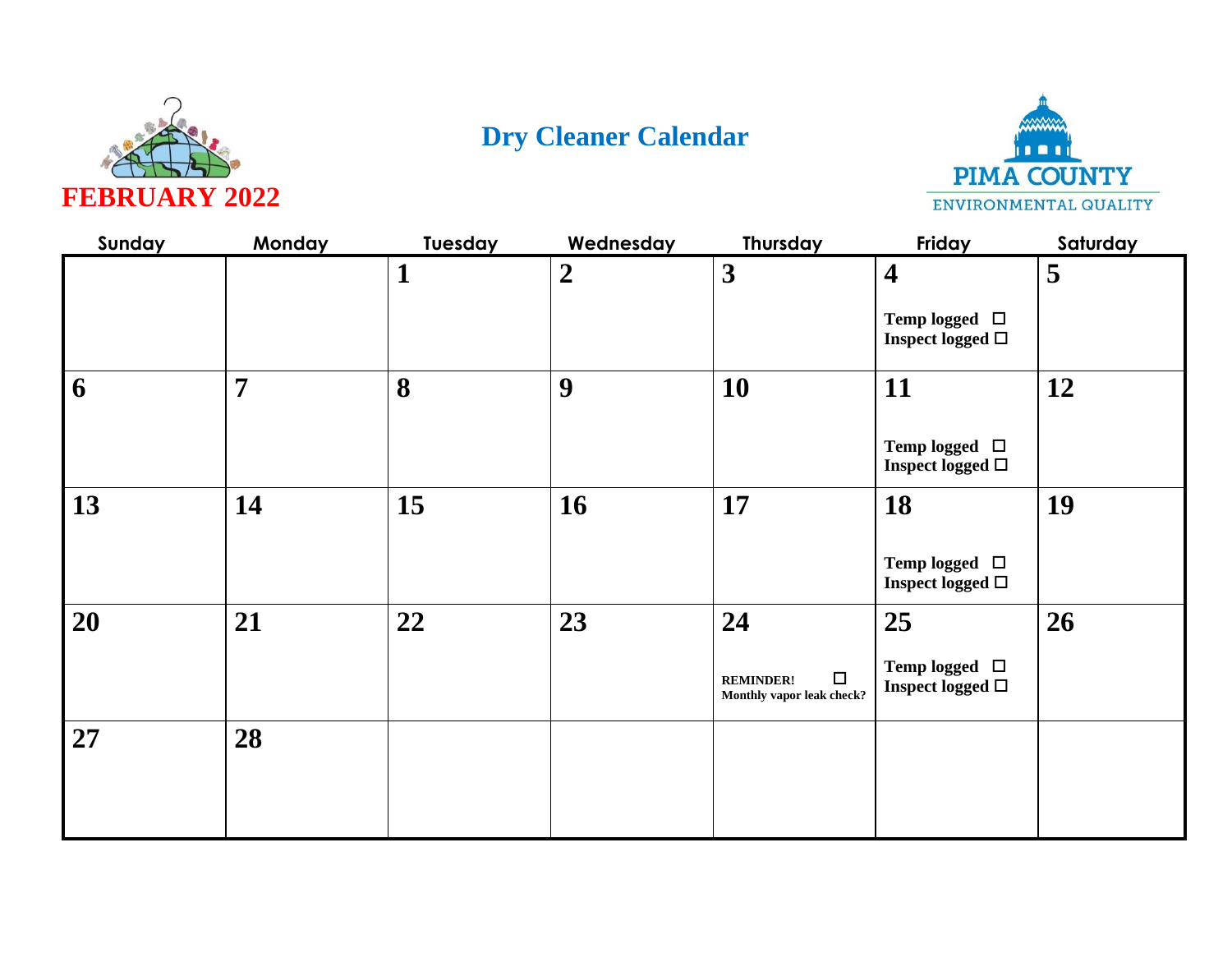### **MARCH 2022 CONDENSER TEMP LOG PERC PURCHASES RUNNING TOTAL \*COMPLETE THIS TABLE ON THE 1ST WORKING DAY OF THE MONTH!!**

| <b>DATE</b> | <b>TEMP</b> | Is temp less than<br>or equal to<br>$45^{\circ}$ F $(7.2^{\circ}$ C)?                                                                                                                                                                                                                                                                                                                                                               | <b>TOTAL FROM LAST</b><br><b>MONTH</b> |                                                               |                                                   |
|-------------|-------------|-------------------------------------------------------------------------------------------------------------------------------------------------------------------------------------------------------------------------------------------------------------------------------------------------------------------------------------------------------------------------------------------------------------------------------------|----------------------------------------|---------------------------------------------------------------|---------------------------------------------------|
|             |             | $\mathbf{Y}% _{T}=\mathbf{Y}_{T}\!\left( a,b\right) ,\ \mathbf{Y}_{T}=\mathbf{Y}_{T} \!\left( a,b\right) ,\ \mathbf{Y}_{T}=\mathbf{Y}% _{T} \!\left( a,b\right) ,\ \mathbf{Y}_{T}=\mathbf{Y}% _{T} \!\left( a,b\right) ,\ \mathbf{Y}_{T}=\mathbf{Y}% _{T} \!\left( a,b\right) ,\ \mathbf{Y}_{T}=\mathbf{Y}% _{T} \!\left( a,b\right) ,\ \mathbf{Y}_{T}=\mathbf{Y}% _{T} \!\left( a,b\right) ,\ \mathbf{Y}_{T}=\mathbf{Y}% _{T} \!\$ |                                        | <b>SUBTRACT PERC</b><br><b>PURCHASED</b><br><b>MARCH 2021</b> | <b>The Second Service</b>                         |
|             |             | $\mathbf{Y}% _{0}$                                                                                                                                                                                                                                                                                                                                                                                                                  |                                        | <b>SUBTOTAL</b>                                               |                                                   |
|             |             | Y                                                                                                                                                                                                                                                                                                                                                                                                                                   | <b>PURCHASE</b><br><b>DATE</b>         | <b>PURCHASE</b><br><b>AMOUNT</b>                              | <b>12 MONTH</b><br><b>RUNNING</b><br><b>TOTAL</b> |
|             |             | $\mathbf{Y}% _{0}$                                                                                                                                                                                                                                                                                                                                                                                                                  |                                        |                                                               |                                                   |
|             |             |                                                                                                                                                                                                                                                                                                                                                                                                                                     |                                        |                                                               |                                                   |

| <b>NOTES</b> |  |  |
|--------------|--|--|
|              |  |  |
|              |  |  |
|              |  |  |
|              |  |  |
|              |  |  |
|              |  |  |
|              |  |  |

### **INSPECTIONS**

| <b>INSPECTED</b>                 |                  | <b>LEAKING?</b>   | <b>DATE</b>       |                  |                  | <b>DATE PARTS</b>         | <b>DATE PARTS</b> | <b>DATE</b>     |
|----------------------------------|------------------|-------------------|-------------------|------------------|------------------|---------------------------|-------------------|-----------------|
|                                  |                  |                   |                   |                  |                  | <b>ORDERED</b>            | <b>RECEIVED</b>   | <b>REPAIRED</b> |
| <b>HOSES &amp; PIPE FITTINGS</b> | Y<br>N           | N<br>Y            | Y<br>N            | Y<br>N           | Y<br>N           |                           |                   |                 |
| <b>DOOR GASKET</b>               | Y<br>N           | Y<br>N            | N<br>$\mathbf{v}$ | Y<br>N           | Y<br>N           |                           |                   |                 |
| <b>PUMPS</b>                     | Y<br>N           | Y<br>N            | N<br>$\mathbf v$  | Y<br>N           | Y<br>N           |                           |                   |                 |
| SOLVENT TANKS &                  | Y<br>N           | Y<br>N            | Y<br>N            | Y<br>N           | Y<br>N           |                           |                   |                 |
| <b>CONTAINERS</b>                |                  |                   |                   |                  |                  |                           |                   |                 |
| <b>WATER SEPARATOR</b>           | Y<br>$N_{\rm}$   | Y<br>N            | Y<br>$\mathbf N$  | Y<br>N           | Y<br>N           |                           |                   |                 |
| <b>MUCK COOKER</b>               | N<br>Y           | Y<br>N            | $\mathbf N$<br>Y  | Y<br>N           | Y<br>N           |                           |                   |                 |
| <b>STILL</b>                     | $\mathbf N$<br>Y | Y<br>N            | N<br>Y            | Y<br>N           | Y<br>N           |                           |                   |                 |
| <b>EXHAUST DAMPER</b>            | Y<br>$\mathbf N$ | Y<br>N            | Y<br>N            | Y<br>N           | Y<br>$\mathbf N$ |                           |                   |                 |
| <b>DIVERTER VALVE</b>            | N                | $\mathbf{v}$<br>N | N<br>$\mathbf{v}$ | Y<br>N           | Y<br>N           |                           |                   |                 |
| <b>FILTER GASKET</b>             | N                | $\mathbf v$<br>N  | N                 | Y<br>N           | N<br>Y           |                           |                   |                 |
| <b>CARTRIDGE FILTER</b>          | N                | $\mathbf{v}$<br>N | N                 | Y<br>N           | Y<br>N           |                           |                   |                 |
| <b>WASTE CONTAINERS</b>          | N<br>Y           | Y<br>N            | Y<br>N            | Y<br>N           | Y<br>N           | LABELED Y N               | DATED Y N         |                 |
| *WERE LEAKS CHECKED              |                  |                   |                   |                  |                  |                           |                   |                 |
| WITH A DETECTOR?                 | N Y              | Y<br>N            | N<br>Y            | $\mathbf N$<br>Y | Y<br>$N_{\rm}$   |                           |                   |                 |
| VISIBLE EMISSIONS (VE)           |                  | DATE/TIME:        |                   |                  |                  | ABNORMAL EMISSIONS? N     | Y                 |                 |
| <b>CHECK OF BOILER EXHAUST?</b>  | N<br>Y           | NAME:             |                   |                  |                  | <b>CORRECTIVE ACTION:</b> |                   |                 |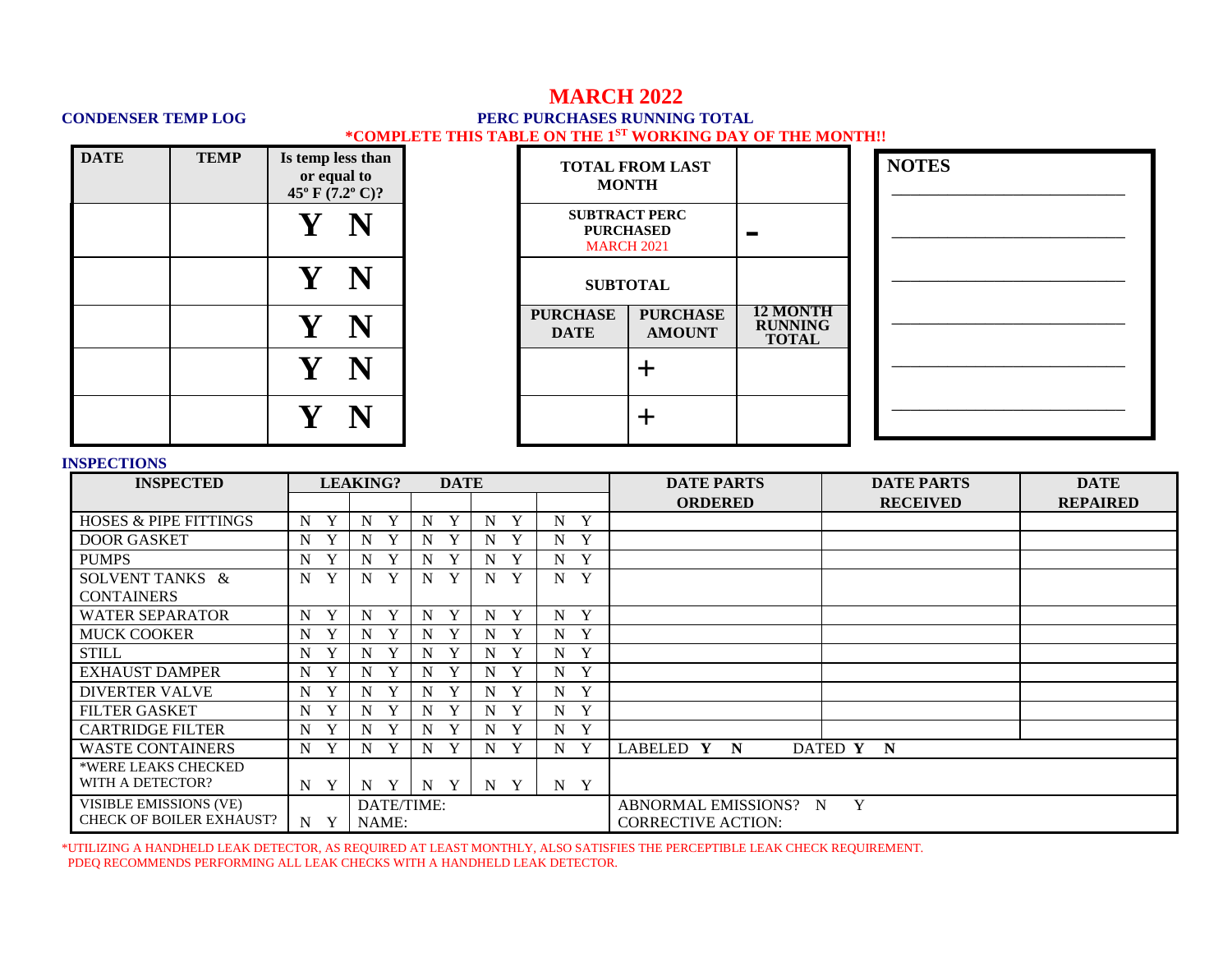



| Sunday | Monday         | Tuesday | Wednesday      | <b>Thursday</b>                                                                                                            | Friday                                      | Saturday |
|--------|----------------|---------|----------------|----------------------------------------------------------------------------------------------------------------------------|---------------------------------------------|----------|
|        |                | 1       | $\overline{2}$ | $\mathbf{3}$                                                                                                               | $\overline{\mathbf{4}}$                     | 5        |
|        |                |         |                |                                                                                                                            | Temp logged $\Box$<br>Inspect logged $\Box$ |          |
| 6      | $\overline{7}$ | 8       | 9              | 10                                                                                                                         | 11                                          | 12       |
|        |                |         |                |                                                                                                                            | Temp logged $\Box$<br>Inspect logged $\Box$ |          |
| 13     | 14             | 15      | 16             | 17                                                                                                                         | 18                                          | 19       |
|        |                |         |                |                                                                                                                            | Temp logged $\Box$<br>Inspect logged $\Box$ |          |
| 20     | 21             | 22      | 23             | 24                                                                                                                         | 25                                          | 26       |
|        |                |         |                | $\Box$<br><b>REMINDER!</b><br><b>Quarterly Boiler VE check?</b><br>$\Box$<br><b>REMINDER!</b><br>Monthly vapor leak check? | Temp logged $\Box$<br>Inspect logged $\Box$ |          |
| 27     | 28             | 29      | 30             | 31                                                                                                                         |                                             |          |
|        |                |         |                |                                                                                                                            |                                             |          |
|        |                |         |                |                                                                                                                            |                                             |          |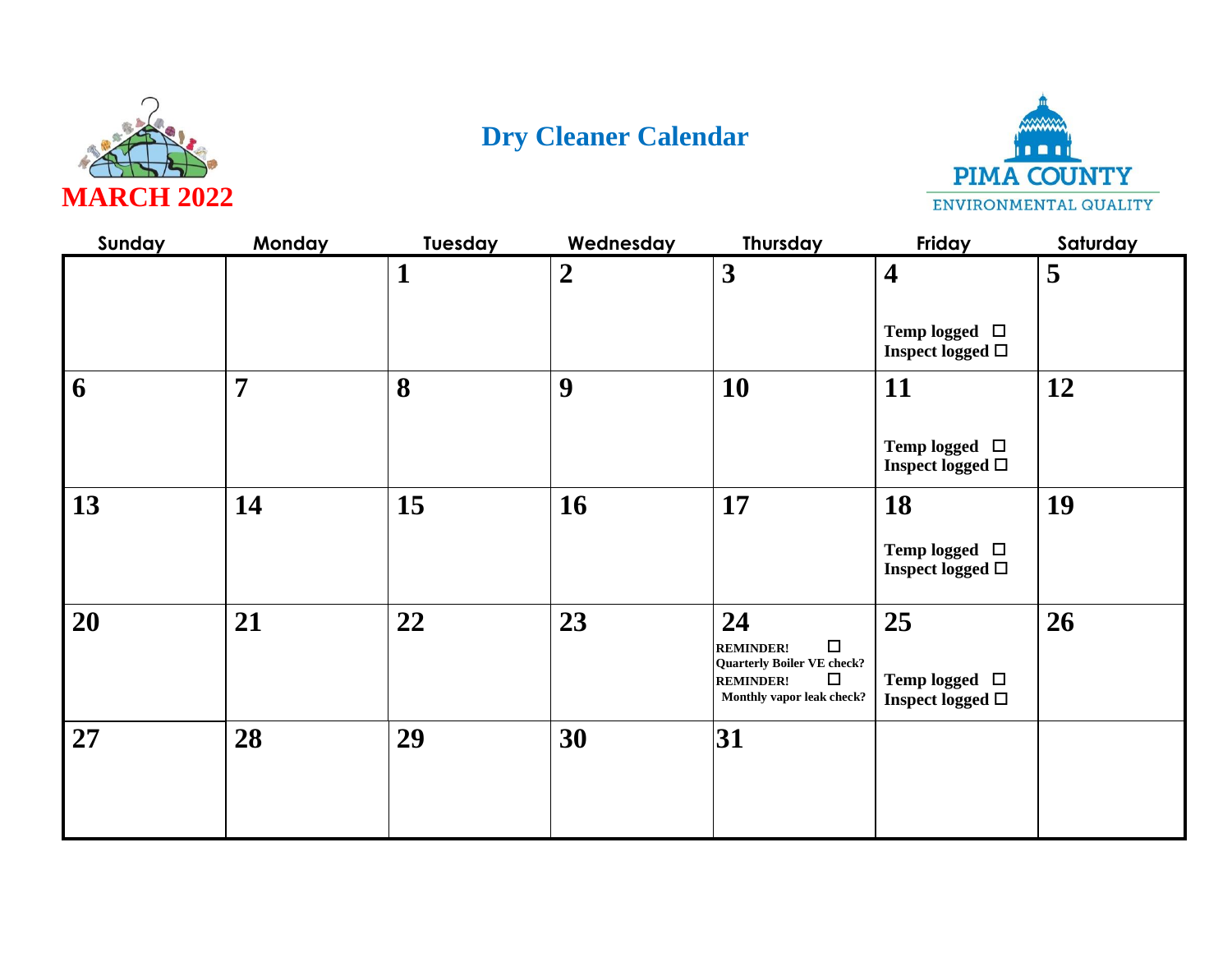## **APRIL 2022 CONDENSER TEMP LOG PERC PURCHASES RUNNING TOTAL \*COMPLETE THIS TABLE ON THE 1ST WORKING DAY OF THE MONTH!!**

| <b>DATE</b> | <b>TEMP</b> | Is temp less than<br>or equal to<br>45 $\rm{^{\circ}F}$ (7.2 $\rm{^{\circ}C}$ )? |   | <b>TOTAL FROM LA</b><br><b>MONTH</b>                          |                             |
|-------------|-------------|----------------------------------------------------------------------------------|---|---------------------------------------------------------------|-----------------------------|
|             |             | $\mathbf{Y}$                                                                     | N | <b>SUBTRACT PERC</b><br><b>PURCHASED</b><br><b>APRIL 2021</b> |                             |
|             |             | $\mathbf{Y}$                                                                     | N | <b>SUBTOTAL</b>                                               |                             |
|             |             | $\mathbf V$                                                                      | N | <b>PURCHASE</b><br><b>DATE</b>                                | <b>PURCH</b><br><b>AMOU</b> |
|             |             | Y N                                                                              |   |                                                               |                             |
|             |             |                                                                                  |   |                                                               |                             |

| <b>TOTAL FROM LAST</b><br><b>MONTH</b>                        |                                  |                                                   |
|---------------------------------------------------------------|----------------------------------|---------------------------------------------------|
| <b>SUBTRACT PERC</b><br><b>PURCHASED</b><br><b>APRIL 2021</b> |                                  |                                                   |
| <b>SUBTOTAL</b>                                               |                                  |                                                   |
| <b>PURCHASE</b><br><b>DATE</b>                                | <b>PURCHASE</b><br><b>AMOUNT</b> | <b>12 MONTH</b><br><b>RUNNING</b><br><b>TOTAL</b> |
|                                                               |                                  |                                                   |
|                                                               |                                  |                                                   |

|  | <b>NOTES</b> |  |  |
|--|--------------|--|--|

### **INSPECTIONS**

| <b>INSPECTED</b>                 |                   | <b>LEAKING?</b>  | <b>DATE</b>       |                  |                           | <b>DATE PARTS</b>         | <b>DATE PARTS</b> | <b>DATE</b>     |
|----------------------------------|-------------------|------------------|-------------------|------------------|---------------------------|---------------------------|-------------------|-----------------|
|                                  |                   |                  |                   |                  |                           | <b>ORDERED</b>            | <b>RECEIVED</b>   | <b>REPAIRED</b> |
| <b>HOSES &amp; PIPE FITTINGS</b> | Y<br>N            | Y<br>N           | Y<br>N            | Y<br>N           | Y<br>N                    |                           |                   |                 |
| <b>DOOR GASKET</b>               | N<br>$\mathbf{v}$ | N                | $\mathbf{v}$<br>N | Y<br>N           | Y<br>N                    |                           |                   |                 |
| <b>PUMPS</b>                     | N                 | N                | $\mathbf{v}$<br>N | Y<br>N           | Y<br>N                    |                           |                   |                 |
| SOLVENT TANKS &                  | Y<br>N            | Y<br>N           | Y<br>N            | Y<br>N           | Y<br>N                    |                           |                   |                 |
| <b>CONTAINERS</b>                |                   |                  |                   |                  |                           |                           |                   |                 |
| <b>WATER SEPARATOR</b>           | Y<br>N            | Y<br>N           | Y<br>N            | Y<br>N           | Y<br>N                    |                           |                   |                 |
| <b>MUCK COOKER</b>               | N<br>Y            | Y<br>N           | Y<br>N            | Y<br>N           | Y<br>N                    |                           |                   |                 |
| <b>STILL</b>                     | N                 | N                | N                 | Y<br>N           | Y<br>N                    |                           |                   |                 |
| <b>EXHAUST DAMPER</b>            | N                 | N                | $\mathbf{v}$<br>N | Y<br>N           | Y<br>N                    |                           |                   |                 |
| <b>DIVERTER VALVE</b>            | N                 | N                | N                 | Y<br>N           | Y<br>N                    |                           |                   |                 |
| <b>FILTER GASKET</b>             | N                 | N                | N                 | Y<br>N           | Y<br>N                    |                           |                   |                 |
| <b>CARTRIDGE FILTER</b>          | N                 | N                | N                 | Y<br>N           | Y<br>N                    |                           |                   |                 |
| <b>WASTE CONTAINERS</b>          | N<br>Y            | Y<br>N           | Y<br>N            | Y<br>N           | Y<br>$\mathbf N$          |                           |                   |                 |
| *WERE LEAKS CHECKED              |                   |                  |                   |                  |                           |                           |                   |                 |
| WITH A LEAK DETECTOR?            | $\mathbf N$<br>Y  | Y<br>$\mathbf N$ | Y<br>N            | Y<br>$\mathbf N$ | $\mathbf{Y}$<br>$N_{\rm}$ |                           |                   |                 |
| VISIBLE EMISSIONS (VE)           |                   | DATE/TIME:       |                   |                  |                           | ABNORMAL EMISSIONS? N     | Y                 |                 |
| <b>CHECK OF BOILER EXHAUST?</b>  | N<br>Y            | NAME:            |                   |                  |                           | <b>CORRECTIVE ACTION:</b> |                   |                 |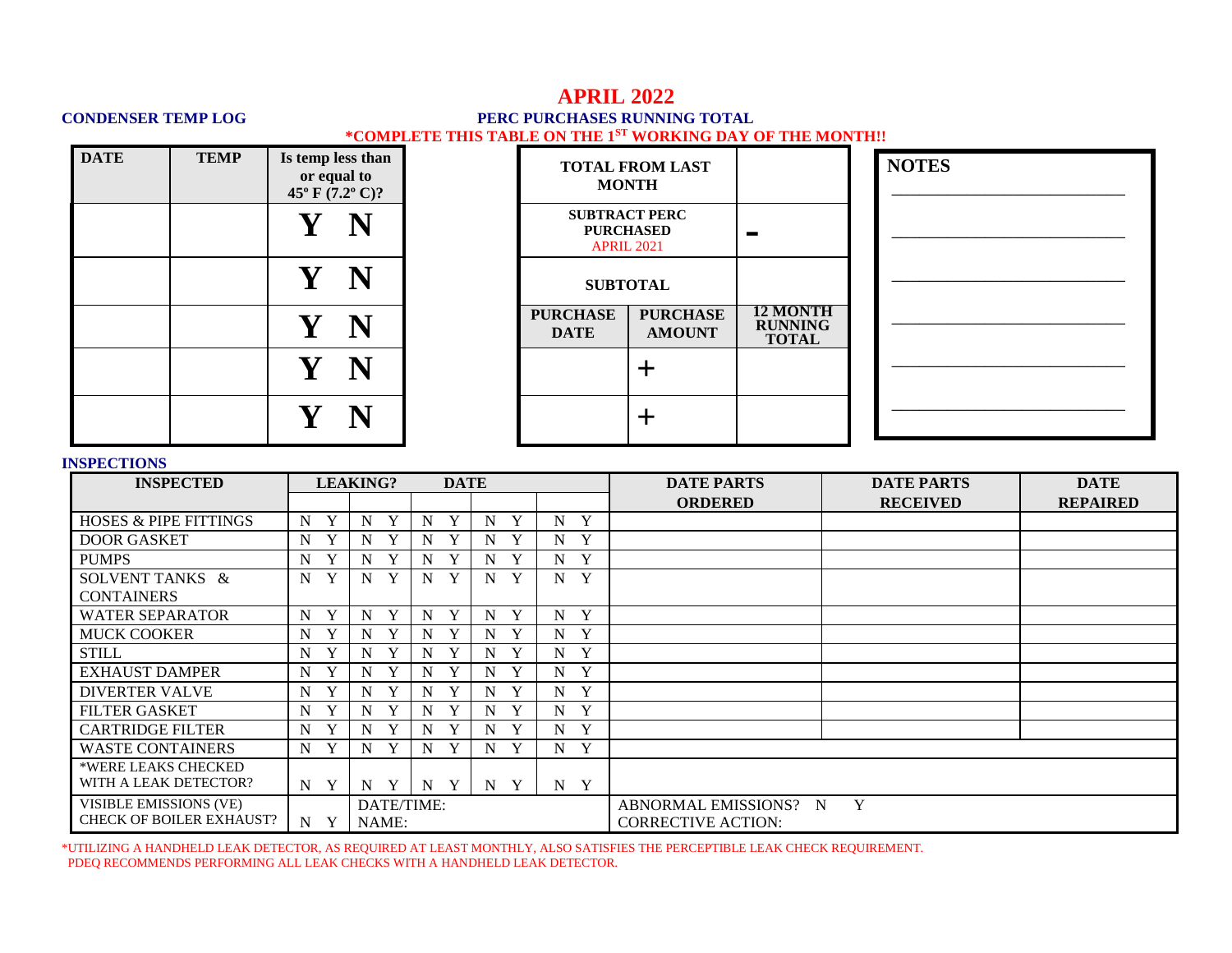



| Sunday          | Monday                  | Tuesday | Wednesday | <b>Thursday</b>                                              | Friday                                                         | Saturday       |
|-----------------|-------------------------|---------|-----------|--------------------------------------------------------------|----------------------------------------------------------------|----------------|
|                 |                         |         |           |                                                              | $\mathbf{1}$<br>Temp logged $\Box$<br>Inspect logged $\square$ | $\overline{2}$ |
| $\vert 3 \vert$ | $\overline{\mathbf{4}}$ | 5       | 6         | 7                                                            | 8<br>Temp logged $\Box$<br>Inspect logged $\Box$               | 9              |
| <b>10</b>       | 11                      | 12      | 13        | 14                                                           | 15<br>Temp logged $\Box$<br>Inspect logged $\Box$              | 16             |
| $\vert$ 17      | 18                      | 19      | 20        | 21                                                           | 22<br>Temp logged $\Box$<br>Inspect logged $\square$           | 23             |
| 24              | 25                      | 26      | 27        | 28<br>$\Box$<br><b>REMINDER!</b><br>Monthly vapor leak check | 29                                                             | 30             |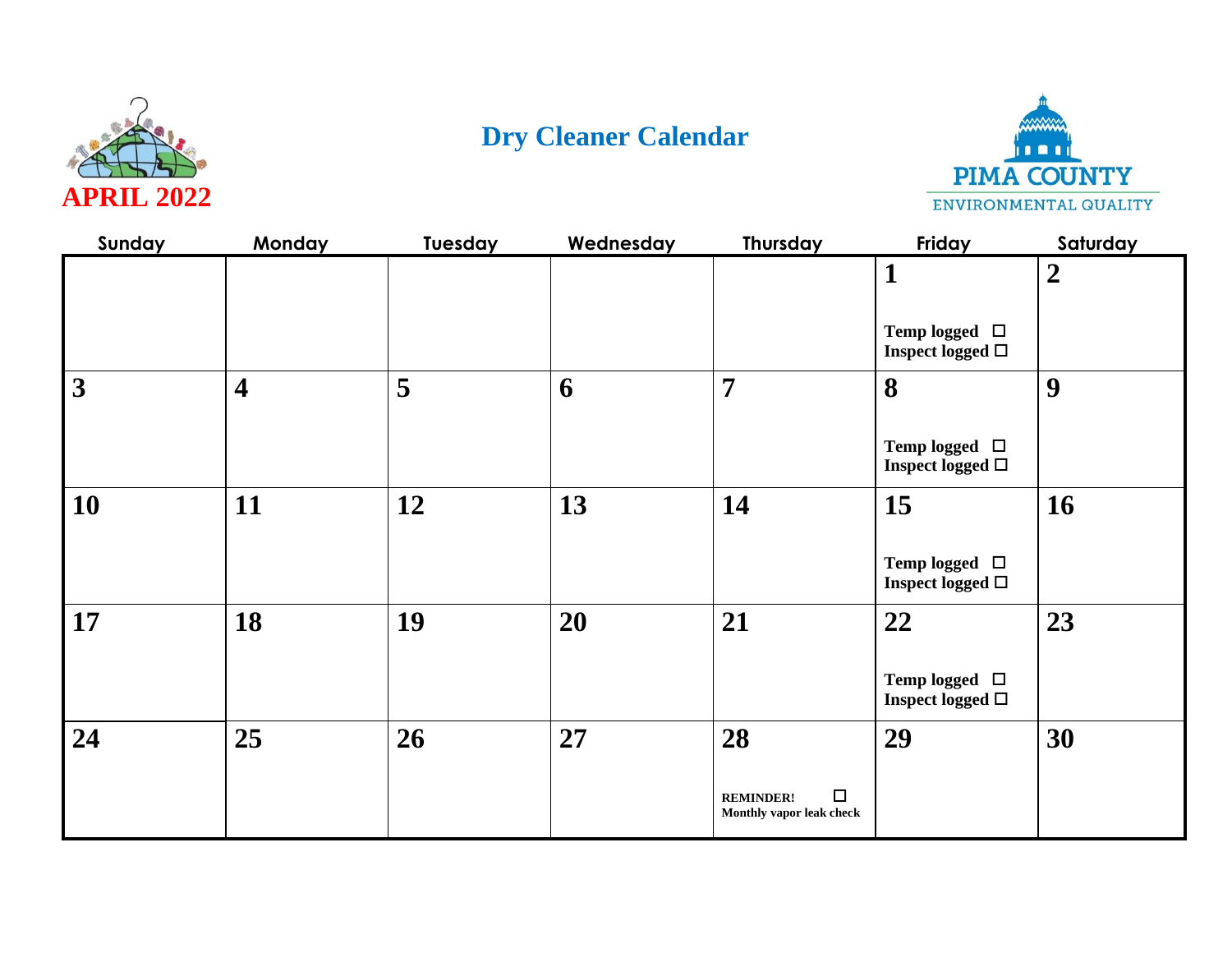## **MAY 2022 CONDENSER TEMP LOG PERC PURCHASES RUNNING TOTAL \*COMPLETE THIS TABLE ON THE 1ST WORKING DAY OF THE MONTH!!**

| <b>DATE</b> | <b>TEMP</b> | Is temp less than<br>or equal to<br>$45^{\circ}$ F $(7.2^{\circ}$ C)? | <b>TOTAL FROM LAST</b><br><b>MONTH</b> |                                                             |                                                   |
|-------------|-------------|-----------------------------------------------------------------------|----------------------------------------|-------------------------------------------------------------|---------------------------------------------------|
|             |             |                                                                       |                                        | <b>SUBTRACT PERC</b><br><b>PURCHASED</b><br><b>MAY 2021</b> |                                                   |
|             |             | $\mathbf{Y}$ .<br>N                                                   |                                        | <b>SUBTOTAL</b>                                             |                                                   |
|             |             |                                                                       | <b>PURCHASE</b><br><b>DATE</b>         | <b>PURCHASE</b><br><b>AMOUNT</b>                            | <b>12 MONTH</b><br><b>RUNNING</b><br><b>TOTAL</b> |
|             |             |                                                                       |                                        |                                                             |                                                   |
|             |             |                                                                       |                                        |                                                             |                                                   |

| <b>NOTES</b> |  |  |  |  |  |  |  |  |  |  |  |
|--------------|--|--|--|--|--|--|--|--|--|--|--|
|              |  |  |  |  |  |  |  |  |  |  |  |
|              |  |  |  |  |  |  |  |  |  |  |  |
|              |  |  |  |  |  |  |  |  |  |  |  |
|              |  |  |  |  |  |  |  |  |  |  |  |
|              |  |  |  |  |  |  |  |  |  |  |  |
|              |  |  |  |  |  |  |  |  |  |  |  |
|              |  |  |  |  |  |  |  |  |  |  |  |

#### **INSPECTIONS**

| <b>INSPECTED</b>                 |                  | <b>LEAKING?</b>   | <b>DATE</b>       |        |                  | <b>DATE PARTS</b>          | <b>DATE PARTS</b> | <b>DATE</b>     |  |  |
|----------------------------------|------------------|-------------------|-------------------|--------|------------------|----------------------------|-------------------|-----------------|--|--|
|                                  |                  |                   |                   |        |                  | <b>ORDERED</b>             | <b>RECEIVED</b>   | <b>REPAIRED</b> |  |  |
| <b>HOSES &amp; PIPE FITTINGS</b> | Y<br>N           | N<br>Y            | Y<br>N            | Y<br>N | Y<br>N           |                            |                   |                 |  |  |
| <b>DOOR GASKET</b>               | Y<br>N           | Y<br>N            | N<br>$\mathbf{v}$ | Y<br>N | Y<br>N           |                            |                   |                 |  |  |
| <b>PUMPS</b>                     | Y<br>N           | Y<br>N            | N<br>$\mathbf v$  | Y<br>N | Y<br>N           |                            |                   |                 |  |  |
| SOLVENT TANKS &                  | Y<br>N           | Y<br>N            | Y<br>N            | Y<br>N | Y<br>N           |                            |                   |                 |  |  |
| <b>CONTAINERS</b>                |                  |                   |                   |        |                  |                            |                   |                 |  |  |
| <b>WATER SEPARATOR</b>           | Y<br>$N_{\rm}$   | Y<br>N            | Y<br>$\mathbf N$  | Y<br>N | Y<br>N           |                            |                   |                 |  |  |
| <b>MUCK COOKER</b>               | N<br>Y           | Y<br>N            | $\mathbf N$<br>Y  | Y<br>N | Y<br>N           |                            |                   |                 |  |  |
| <b>STILL</b>                     | $\mathbf N$<br>Y | Y<br>N            | N<br>Y            | Y<br>N | Y<br>N           |                            |                   |                 |  |  |
| <b>EXHAUST DAMPER</b>            | $\mathbf N$<br>Y | Y<br>N            | Y<br>N            | Y<br>N | Y<br>$\mathbf N$ |                            |                   |                 |  |  |
| <b>DIVERTER VALVE</b>            | N                | $\mathbf{v}$<br>N | N<br>$\mathbf{v}$ | Y<br>N | Y<br>N           |                            |                   |                 |  |  |
| <b>FILTER GASKET</b>             | N                | $\mathbf v$<br>N  | N                 | Y<br>N | N<br>Y           |                            |                   |                 |  |  |
| <b>CARTRIDGE FILTER</b>          | N                | $\mathbf{v}$<br>N | N                 | Y<br>N | Y<br>N           |                            |                   |                 |  |  |
| <b>WASTE CONTAINERS</b>          | N<br>Y           | Y<br>N            | Y<br>N            | Y<br>N | Y<br>N           | LABELED Y N                | DATED Y N         |                 |  |  |
| *WERE LEAKS CHECKED              |                  |                   |                   |        |                  |                            |                   |                 |  |  |
| WITH A LEAK DETECTOR?            | N Y              | Y<br>N            | N<br>Y            | N<br>Y | Y<br>$N_{\rm}$   |                            |                   |                 |  |  |
| VISIBLE EMISSIONS (VE)           |                  | DATE/TIME:        |                   |        |                  | Y<br>ABNORMAL EMISSIONS? N |                   |                 |  |  |
| <b>CHECK OF BOILER EXHAUST?</b>  | N<br>Y           | NAME:             |                   |        |                  | <b>CORRECTIVE ACTION:</b>  |                   |                 |  |  |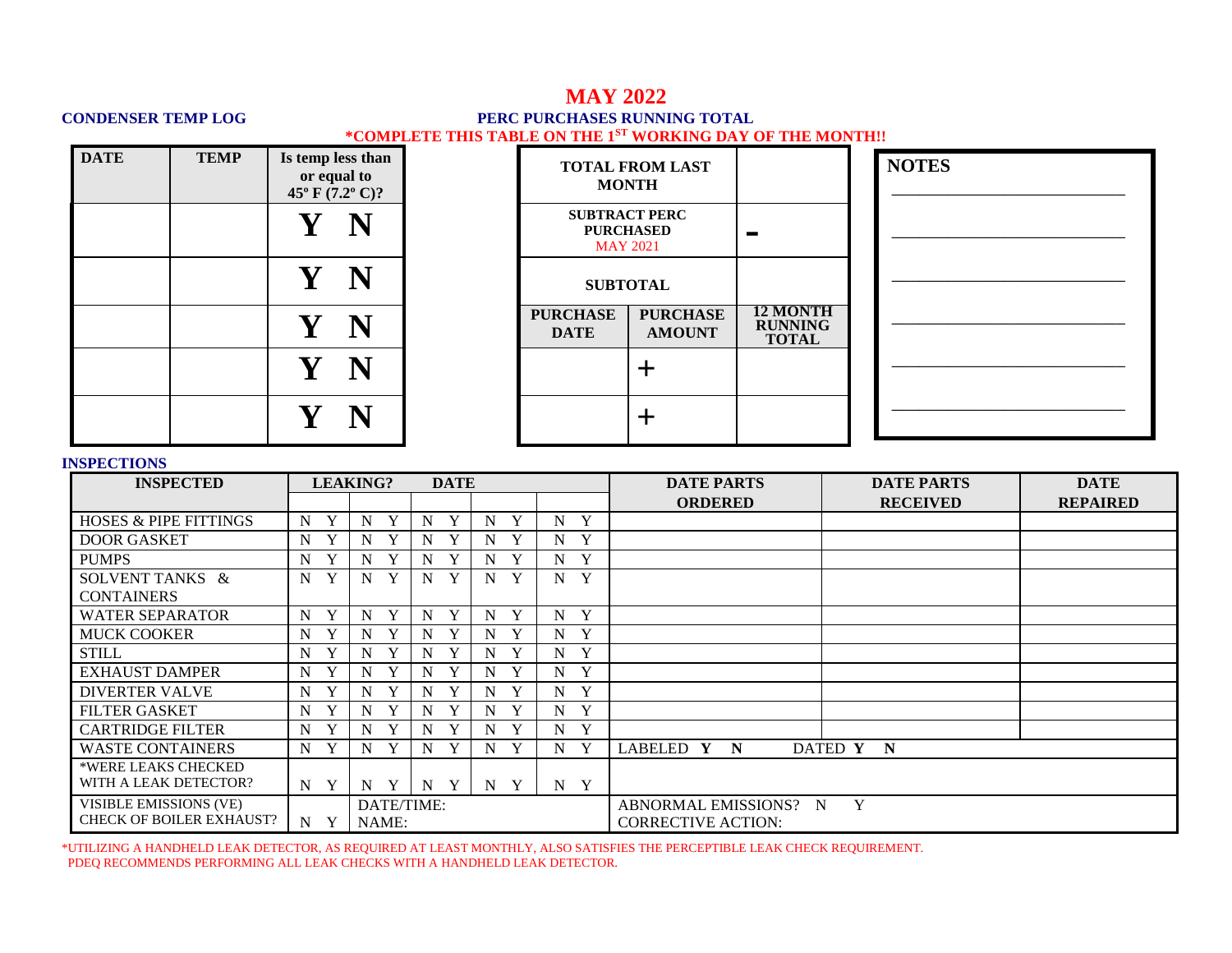



| Sunday       | <b>Monday</b>    | Tuesday | Wednesday               | Thursday                                                | Friday                                         | Saturday       |
|--------------|------------------|---------|-------------------------|---------------------------------------------------------|------------------------------------------------|----------------|
| $\mathbf{1}$ | $\boldsymbol{2}$ | 3       | $\overline{\mathbf{4}}$ | 5                                                       | 6                                              | $\overline{7}$ |
|              |                  |         |                         |                                                         | Temp logged $\Box$<br>Inspect logged $\Box$    |                |
| 8            | 9                | 10      | 11                      | 12                                                      | 13                                             | 14             |
|              |                  |         |                         |                                                         | Temp logged $\Box$<br>Inspect logged $\Box$    |                |
| 15           | 16               | 17      | 18                      | 19                                                      | 20                                             | 21             |
|              |                  |         |                         |                                                         | Temp logged $\Box$<br>Inspect logged $\Box$    |                |
| 22           | 23               | 24      | 25                      | 26                                                      | 27                                             | 28             |
|              |                  |         |                         | $\Box$<br><b>REMINDER!</b><br>Monthly vapor leak check? | Temp logged $\Box$<br>Inspect logged $\square$ |                |
| 29           | 30               | 31      |                         |                                                         |                                                |                |
|              |                  |         |                         |                                                         |                                                |                |
|              |                  |         |                         |                                                         |                                                |                |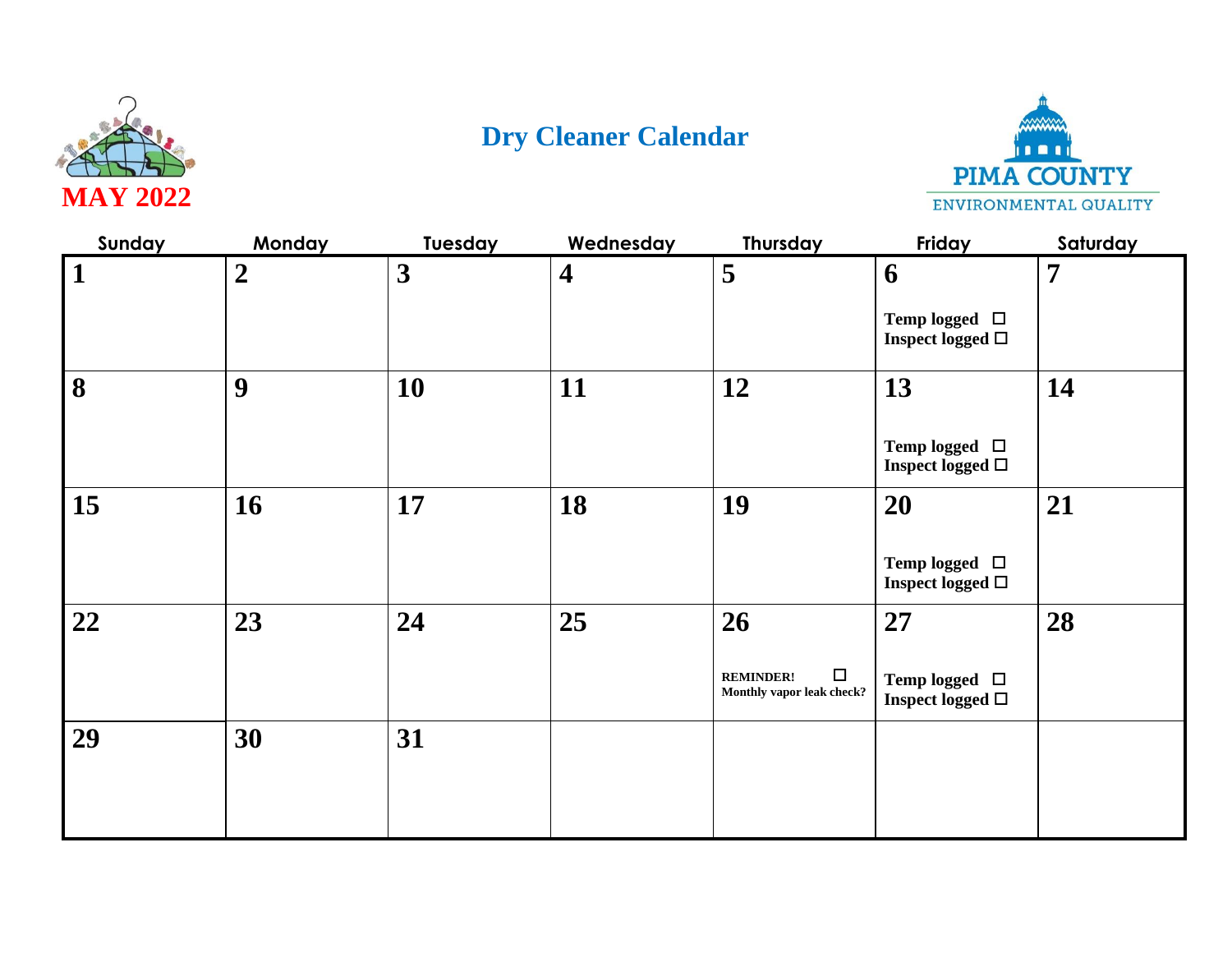## **JUNE 2022 CONDENSER TEMP LOG PERC PURCHASES RUNNING TOTAL \*COMPLETE THIS TABLE ON THE 1ST WORKING DAY OF THE MONTH!!**

| <b>DATE</b> | <b>TEMP</b> | Is temp less than<br>or equal to<br>45 $\rm{^{\circ}F}$ (7.2 $\rm{^{\circ}C}$ )? |  | <b>TOTAL FROM LAST</b><br><b>MONTH</b> |                                          |                                                   |
|-------------|-------------|----------------------------------------------------------------------------------|--|----------------------------------------|------------------------------------------|---------------------------------------------------|
|             |             |                                                                                  |  | <b>JUNE 2021</b>                       | <b>SUBTRACT PERC</b><br><b>PURCHASED</b> |                                                   |
|             |             | $\mathbf{Y} \mid \mathbf{N}$                                                     |  |                                        | <b>SUBTOTAL</b>                          |                                                   |
|             |             | Y                                                                                |  | <b>PURCHASE</b><br><b>DATE</b>         | <b>PURCHASE</b><br><b>AMOUNT</b>         | <b>12 MONTH</b><br><b>RUNNING</b><br><b>TOTAL</b> |
|             |             | $\mathbf{Y}$                                                                     |  |                                        |                                          |                                                   |
|             |             |                                                                                  |  |                                        |                                          |                                                   |

| <b>NOTES</b> |  |  |
|--------------|--|--|
|              |  |  |
|              |  |  |
|              |  |  |
|              |  |  |
|              |  |  |
|              |  |  |
|              |  |  |

### **INSPECTIONS**

| <b>INSPECTED</b>                 |                  | <b>LEAKING?</b>   | <b>DATE</b>       |                  |        | <b>DATE PARTS</b>          | <b>DATE PARTS</b> | <b>DATE</b>     |  |  |
|----------------------------------|------------------|-------------------|-------------------|------------------|--------|----------------------------|-------------------|-----------------|--|--|
|                                  |                  |                   |                   |                  |        | <b>ORDERED</b>             | <b>RECEIVED</b>   | <b>REPAIRED</b> |  |  |
| <b>HOSES &amp; PIPE FITTINGS</b> | Y<br>N           | Y<br>N            | Y<br>N            | Y<br>N           | Y<br>N |                            |                   |                 |  |  |
| <b>DOOR GASKET</b>               | Y<br>N           | N<br>v            | N<br>XZ.          | N<br>Y           | Y<br>N |                            |                   |                 |  |  |
| <b>PUMPS</b>                     | Y<br>N           | $\mathbf v$<br>N  | N<br>XZ.          | N<br>Y           | Y<br>N |                            |                   |                 |  |  |
| SOLVENT TANKS &                  | Y<br>N           | Y<br>N            | Y<br>N            | Y<br>N           | Y<br>N |                            |                   |                 |  |  |
| <b>CONTAINERS</b>                |                  |                   |                   |                  |        |                            |                   |                 |  |  |
| <b>WATER SEPARATOR</b>           | Y<br>$N_{\rm}$   | Y<br>N            | Y<br>N            | Y<br>N           | Y<br>N |                            |                   |                 |  |  |
| <b>MUCK COOKER</b>               | N<br>Y           | Y<br>N            | $\mathbf{v}$<br>N | Y<br>N           | Y<br>N |                            |                   |                 |  |  |
| <b>STILL</b>                     | N<br>Y           | Y<br>N            | N                 | N<br>Y           | Y<br>N |                            |                   |                 |  |  |
| <b>EXHAUST DAMPER</b>            | $N_{\rm}$<br>Y   | N<br>Y            | N<br>$\mathbf{v}$ | Y<br>N           | Y<br>N |                            |                   |                 |  |  |
| <b>DIVERTER VALVE</b>            | N<br>Y           | $\mathbf{v}$<br>N | N                 | Y<br>N           | Y<br>N |                            |                   |                 |  |  |
| <b>FILTER GASKET</b>             | Y<br>N           | N<br>$\mathbf{v}$ | N                 | Y<br>N           | Y<br>N |                            |                   |                 |  |  |
| <b>CARTRIDGE FILTER</b>          | Y<br>N           | $\mathbf v$<br>N  | N                 | Y<br>N           | Y<br>N |                            |                   |                 |  |  |
| <b>WASTE CONTAINERS</b>          | Y<br>N           | Y<br>N            | N                 | Y<br>$\mathbf N$ | Y<br>N | LABELED Y<br>N             | DATED Y N         |                 |  |  |
| *WERE LEAKS CHECKED              |                  |                   |                   |                  |        |                            |                   |                 |  |  |
| WITH A LEAK DETECTOR?            | $N_{\odot}$<br>Y | Y<br>N            | Y<br>N            | Y<br>$\mathbf N$ | Y<br>N |                            |                   |                 |  |  |
| VISIBLE EMISSIONS (VE)           |                  | DATE/TIME:        |                   |                  |        | Y<br>ABNORMAL EMISSIONS? N |                   |                 |  |  |
| <b>CHECK OF BOILER EXHAUST?</b>  | N<br>Y           | NAME:             |                   |                  |        | <b>CORRECTIVE ACTION:</b>  |                   |                 |  |  |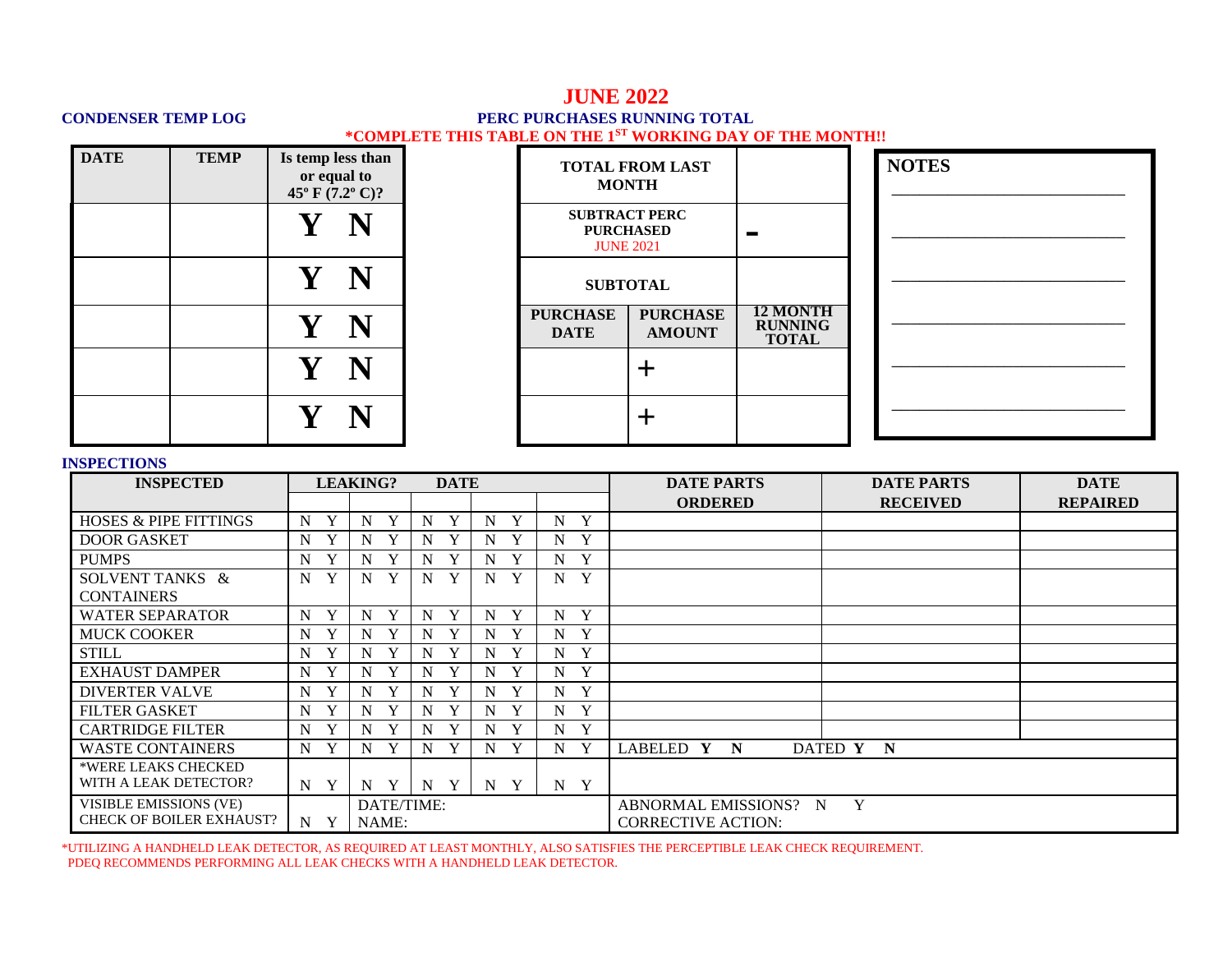



| Sunday | Monday | Tuesday        | Wednesday | Thursday                                                        | Friday                                      | Saturday                |
|--------|--------|----------------|-----------|-----------------------------------------------------------------|---------------------------------------------|-------------------------|
|        |        |                | 1         | $\overline{2}$                                                  | $\overline{\mathbf{3}}$                     | $\overline{\mathbf{4}}$ |
|        |        |                |           |                                                                 | Temp logged $\Box$<br>Inspect logged $\Box$ |                         |
| 5      | 6      | $\overline{7}$ | 8         | 9                                                               | 10                                          | 11                      |
|        |        |                |           |                                                                 | Temp logged $\Box$<br>Inspect logged $\Box$ |                         |
| 12     | 13     | 14             | 15        | 16                                                              | 17                                          | 18                      |
|        |        |                |           |                                                                 | Temp logged $\Box$<br>Inspect logged $\Box$ |                         |
| 19     | 20     | 21             | 22        | 23                                                              | 24                                          | 25                      |
|        |        |                |           | $\Box$<br><b>REMINDER!</b><br><b>Quarterly Boiler VE check?</b> |                                             |                         |
|        |        |                |           | $\Box$<br><b>REMINDER!</b><br>Monthly vapor leak check?         | Temp logged $\Box$<br>Inspect logged $\Box$ |                         |
| 26     | 27     | 28             | 29        | 30                                                              |                                             |                         |
|        |        |                |           |                                                                 |                                             |                         |
|        |        |                |           |                                                                 |                                             |                         |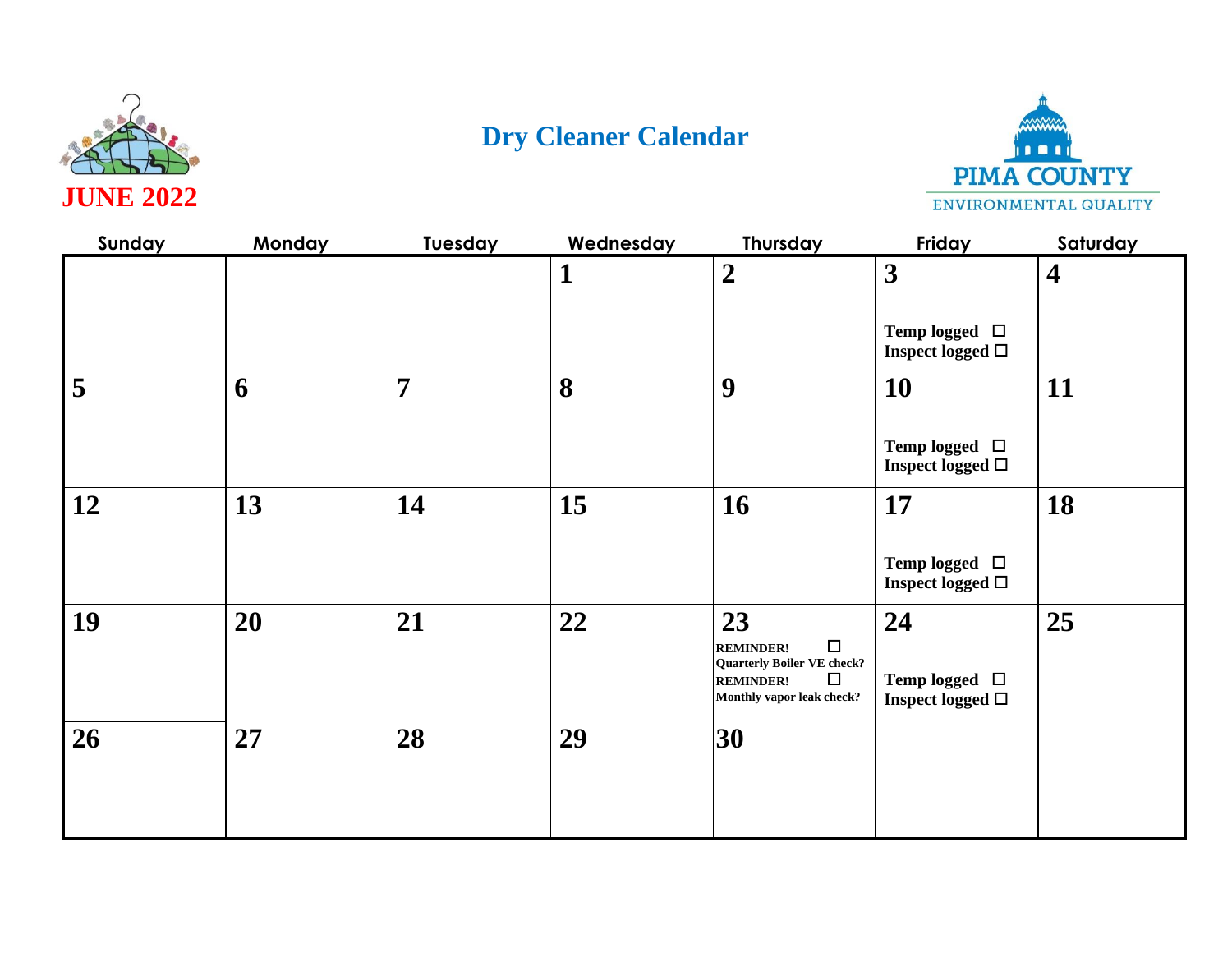## **JULY 2022 CONDENSER TEMP LOG PERC PURCHASES RUNNING TOTAL \*COMPLETE THIS TABLE ON THE 1ST WORKING DAY OF THE MONTH!!**

| <b>DATE</b> | <b>TEMP</b> |    | Is temp less than<br>or equal to<br>45° F $(7.2^{\circ}$ C)? | <b>MONTH</b>                                                 | <b>TOTAL FROM LAST</b>           |                                                   | <b>NOTES</b> |
|-------------|-------------|----|--------------------------------------------------------------|--------------------------------------------------------------|----------------------------------|---------------------------------------------------|--------------|
|             |             |    | N                                                            | <b>SUBTRACT PERC</b><br><b>PURCHASED</b><br><b>JULY 2021</b> |                                  |                                                   |              |
|             |             |    | N                                                            | <b>SUBTOTAL</b>                                              |                                  |                                                   |              |
|             |             |    | N                                                            | <b>PURCHASE</b><br><b>DATE</b>                               | <b>PURCHASE</b><br><b>AMOUNT</b> | <b>12 MONTH</b><br><b>RUNNING</b><br><b>TOTAL</b> |              |
|             |             | Ł7 | N                                                            |                                                              | ╈                                |                                                   |              |
|             |             |    | N                                                            |                                                              |                                  |                                                   |              |

### **INSPECTIONS**

| <b>INSPECTED</b>                 |                  | <b>LEAKING?</b>   | <b>DATE</b>       |                  |                  | <b>DATE PARTS</b>         | <b>DATE PARTS</b> | <b>DATE</b>     |
|----------------------------------|------------------|-------------------|-------------------|------------------|------------------|---------------------------|-------------------|-----------------|
|                                  |                  |                   |                   |                  |                  | <b>ORDERED</b>            | <b>RECEIVED</b>   | <b>REPAIRED</b> |
| <b>HOSES &amp; PIPE FITTINGS</b> | Y<br>N           | N<br>Y            | $\mathbf{v}$<br>N | Y<br>N           | Y<br>N           |                           |                   |                 |
| <b>DOOR GASKET</b>               | Y<br>N           | $\mathbf{v}$<br>N | $\mathbf{v}$<br>N | Y<br>N           | Y<br>N           |                           |                   |                 |
| <b>PUMPS</b>                     | Y<br>$N_{\rm}$   | $\mathbf v$<br>N  | N                 | Y<br>N           | Y<br>N           |                           |                   |                 |
| SOLVENT TANKS &                  | Y<br>N           | Y<br>N            | $\mathbf{V}$<br>N | Y<br>N           | Y<br>N           |                           |                   |                 |
| <b>CONTAINERS</b>                |                  |                   |                   |                  |                  |                           |                   |                 |
| <b>WATER SEPARATOR</b>           | Y<br>$N_{\odot}$ | Y<br>N            | Y<br>N            | Y<br>N           | Y<br>N           |                           |                   |                 |
| <b>MUCK COOKER</b>               | Y<br>N           | N<br>Y            | Y<br>N            | Y<br>N           | Y<br>N           |                           |                   |                 |
| <b>STILL</b>                     | $N_{\rm}$<br>Y   | N<br>Y            | N                 | Y<br>N           | Y<br>N           |                           |                   |                 |
| <b>EXHAUST DAMPER</b>            | $N_{\rm}$<br>Y   | $\mathbf{v}$<br>N | N                 | Y<br>N           | Y<br>N           |                           |                   |                 |
| <b>DIVERTER VALVE</b>            | $N_{\odot}$<br>Y | $\mathbf{v}$<br>N | N                 | N<br>Y           | Y<br>N           |                           |                   |                 |
| <b>FILTER GASKET</b>             | Y<br>N           | v<br>N            | N                 | Y<br>N           | Y<br>N           |                           |                   |                 |
| <b>CARTRIDGE FILTER</b>          | Y<br>N           | N                 | N                 | N<br>Y           | Y<br>N           |                           |                   |                 |
| <b>WASTE CONTAINERS</b>          | Y<br>N           | Y<br>N            | N<br>$\mathbf{v}$ | Y<br>$\mathbf N$ | Y<br>N           | LABELED Y<br>N            | DATED Y<br>N      |                 |
| *WERE LEAKS CHECKED              |                  |                   |                   |                  |                  |                           |                   |                 |
| WITH A LEAK DETECTOR?            | Y<br>N           | Y<br>N            | Y<br>N            | Y<br>$\mathbf N$ | Y<br>$N_{\odot}$ |                           |                   |                 |
| VISIBLE EMISSIONS (VE)           |                  | DATE/TIME:        |                   |                  |                  | ABNORMAL EMISSIONS? N     | Y                 |                 |
| <b>CHECK OF BOILER EXHAUST?</b>  | N<br>Y           | NAME:             |                   |                  |                  | <b>CORRECTIVE ACTION:</b> |                   |                 |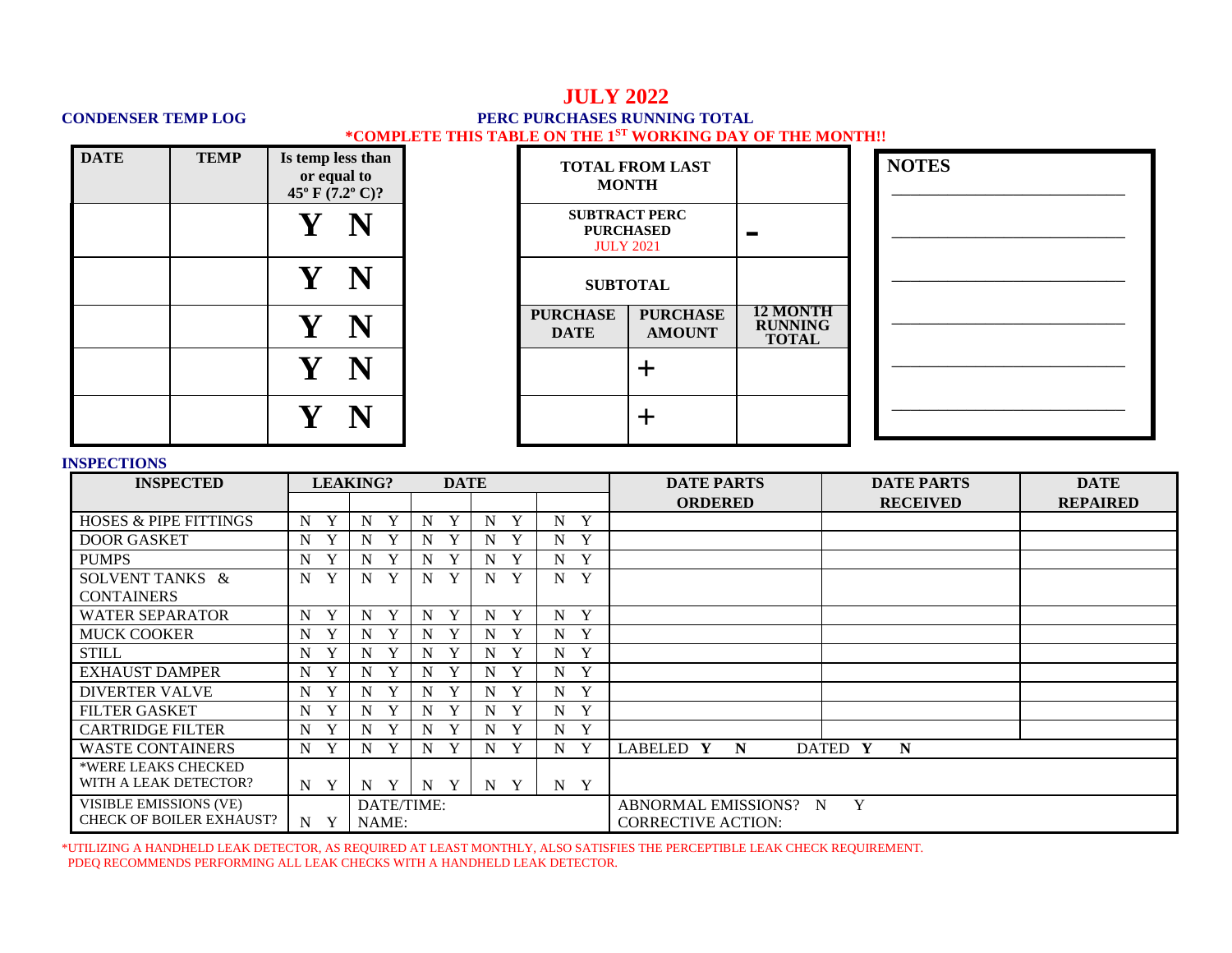



| Sunday          | <b>Monday</b>           | Tuesday | Wednesday | <b>Thursday</b>                                         | Friday                                         | Saturday       |
|-----------------|-------------------------|---------|-----------|---------------------------------------------------------|------------------------------------------------|----------------|
|                 |                         |         |           |                                                         | 1                                              | $\overline{2}$ |
|                 |                         |         |           |                                                         | Temp logged $\Box$<br>Inspect logged $\square$ |                |
| $\vert 3 \vert$ | $\overline{\mathbf{4}}$ | 5       | 6         | 7                                                       | 8                                              | 9              |
|                 |                         |         |           |                                                         | Temp logged $\Box$<br>Inspect logged $\Box$    |                |
| <b>10</b>       | 11                      | 12      | 13        | 14                                                      | 15                                             | 16             |
|                 |                         |         |           |                                                         | Temp logged $\Box$<br>Inspect logged $\Box$    |                |
| $\vert$ 17      | 18                      | 19      | 20        | 21                                                      | 22                                             | 23             |
|                 |                         |         |           |                                                         | Temp logged $\Box$<br>Inspect logged $\Box$    |                |
| 24              | 25                      | 26      | 27        | 28                                                      | 29                                             | 30             |
| 31              |                         |         |           | $\Box$<br><b>REMINDER!</b><br>Monthly vapor leak check? | Temp logged $\Box$<br>Inspect logged $\Box$    |                |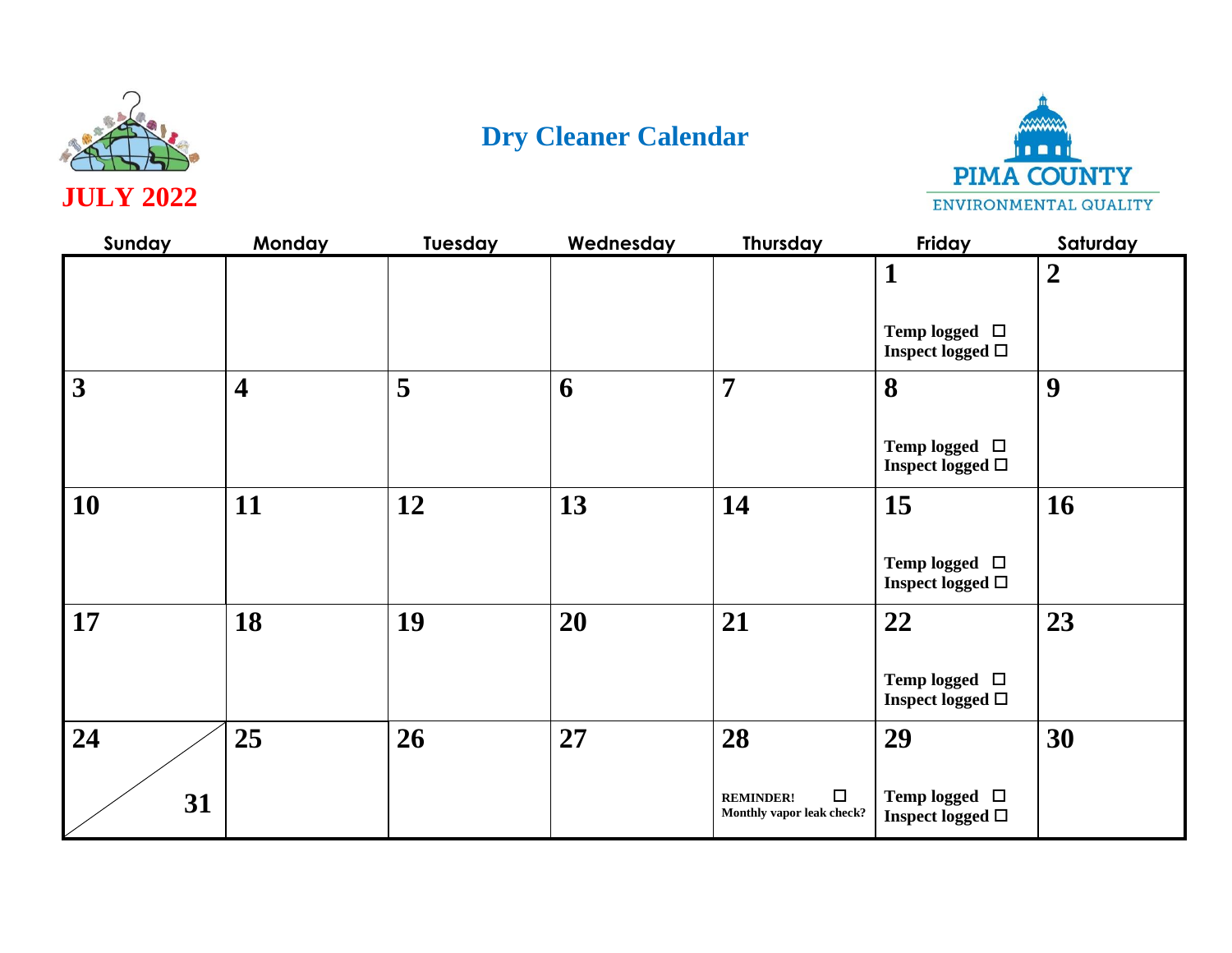## **AUGUST 2022 CONDENSER TEMP LOG PERC PURCHASES RUNNING TOTAL \*COMPLETE THIS TABLE ON THE 1ST WORKING DAY OF THE MONTH!!**

| <b>DATE</b> | <b>TEMP</b> |              | Is temp less than<br>or equal to<br>45 $\rm{^{\circ}F}$ (7.2 $\rm{^{\circ}C}$ )? | <b>TOTAL FROM LA</b><br><b>MONTH</b>       |                             |
|-------------|-------------|--------------|----------------------------------------------------------------------------------|--------------------------------------------|-----------------------------|
|             |             | $\mathbf{V}$ |                                                                                  | <b>SUBTRACT PERC</b><br><b>AUGUST 2021</b> | <b>PURCHASED</b>            |
|             |             | $\mathbf V$  |                                                                                  |                                            | <b>SUBTOTAL</b>             |
|             |             |              |                                                                                  | <b>PURCHASE</b><br><b>DATE</b>             | <b>PURCH</b><br><b>AMOU</b> |
|             |             | $\mathbf V$  |                                                                                  |                                            |                             |
|             |             |              |                                                                                  |                                            |                             |

| <b>MONTH</b>                                                   | <b>TOTAL FROM LAST</b>           |                                                   |
|----------------------------------------------------------------|----------------------------------|---------------------------------------------------|
| <b>SUBTRACT PERC</b><br><b>PURCHASED</b><br><b>AUGUST 2021</b> |                                  |                                                   |
| <b>SUBTOTAL</b>                                                |                                  |                                                   |
| <b>PURCHASE</b><br><b>DATE</b>                                 | <b>PURCHASE</b><br><b>AMOUNT</b> | <b>12 MONTH</b><br><b>RUNNING</b><br><b>TOTAL</b> |
|                                                                |                                  |                                                   |
|                                                                |                                  |                                                   |

| <b>NOTES</b> |  |  |  |
|--------------|--|--|--|
|              |  |  |  |
|              |  |  |  |
|              |  |  |  |
|              |  |  |  |
|              |  |  |  |
|              |  |  |  |

### **INSPECTIONS**

| <b>INSPECTED</b>                 | <b>LEAKING?</b>  |            | <b>DATE</b> |        |                | <b>DATE PARTS</b>         | <b>DATE PARTS</b> | <b>DATE</b>     |
|----------------------------------|------------------|------------|-------------|--------|----------------|---------------------------|-------------------|-----------------|
|                                  |                  |            |             |        |                | <b>ORDERED</b>            | <b>RECEIVED</b>   | <b>REPAIRED</b> |
| <b>HOSES &amp; PIPE FITTINGS</b> | N<br>Y           | Y<br>N     | Y<br>N      | Y<br>N | Y<br>$N_{\rm}$ |                           |                   |                 |
| <b>DOOR GASKET</b>               | N                | N          | N           | Y<br>N | Y<br>N         |                           |                   |                 |
| <b>PUMPS</b>                     | N                | Y<br>N     | Y<br>N      | Y<br>N | Y<br>N         |                           |                   |                 |
| SOLVENT TANKS &                  | Y<br>N           | Y<br>N     | Y<br>N      | Y<br>N | N<br>Y         |                           |                   |                 |
| <b>CONTAINERS</b>                |                  |            |             |        |                |                           |                   |                 |
| <b>WATER SEPARATOR</b>           | N<br>Y           | N<br>Y     | Y<br>N      | Y<br>N | Y<br>N         |                           |                   |                 |
| <b>MUCK COOKER</b>               | Y<br>N           | Y<br>N     | N<br>Y      | Y<br>N | Y<br>N         |                           |                   |                 |
| <b>STILL</b>                     | N                | N<br>Y     | N<br>Y      | Y<br>N | Y<br>N         |                           |                   |                 |
| <b>EXHAUST DAMPER</b>            | Y<br>N           | Y<br>N     | Y<br>N      | Y<br>N | N<br>Y         |                           |                   |                 |
| <b>DIVERTER VALVE</b>            | Y<br>$\mathbf N$ | Y<br>N     | N<br>Y      | Y<br>N | Y<br>N         |                           |                   |                 |
| <b>FILTER GASKET</b>             | N<br>Y           | Y<br>N     | N<br>Y      | Y<br>N | Y<br>N         |                           |                   |                 |
| <b>CARTRIDGE FILTER</b>          | N                | N          | N           | Y<br>N | Y<br>N         |                           |                   |                 |
| <b>WASTE CONTAINERS</b>          | Y<br>N           | Y<br>N     | Y<br>N      | Y<br>N | Y<br>$N_{\rm}$ | LABELED Y N               | DATED Y N         |                 |
| *WERE LEAKS CHECKED              |                  |            |             |        |                |                           |                   |                 |
| WITH A LEAK DETECTOR?            | N Y              | Y<br>N     | N<br>Y      | Y<br>N | Y<br>$N_{\rm}$ |                           |                   |                 |
| VISIBLE EMISSIONS (VE)           |                  | DATE/TIME: |             |        |                | ABNORMAL EMISSIONS? N     | Y                 |                 |
| <b>CHECK OF BOILER EXHAUST?</b>  | N<br>Y           | NAME:      |             |        |                | <b>CORRECTIVE ACTION:</b> |                   |                 |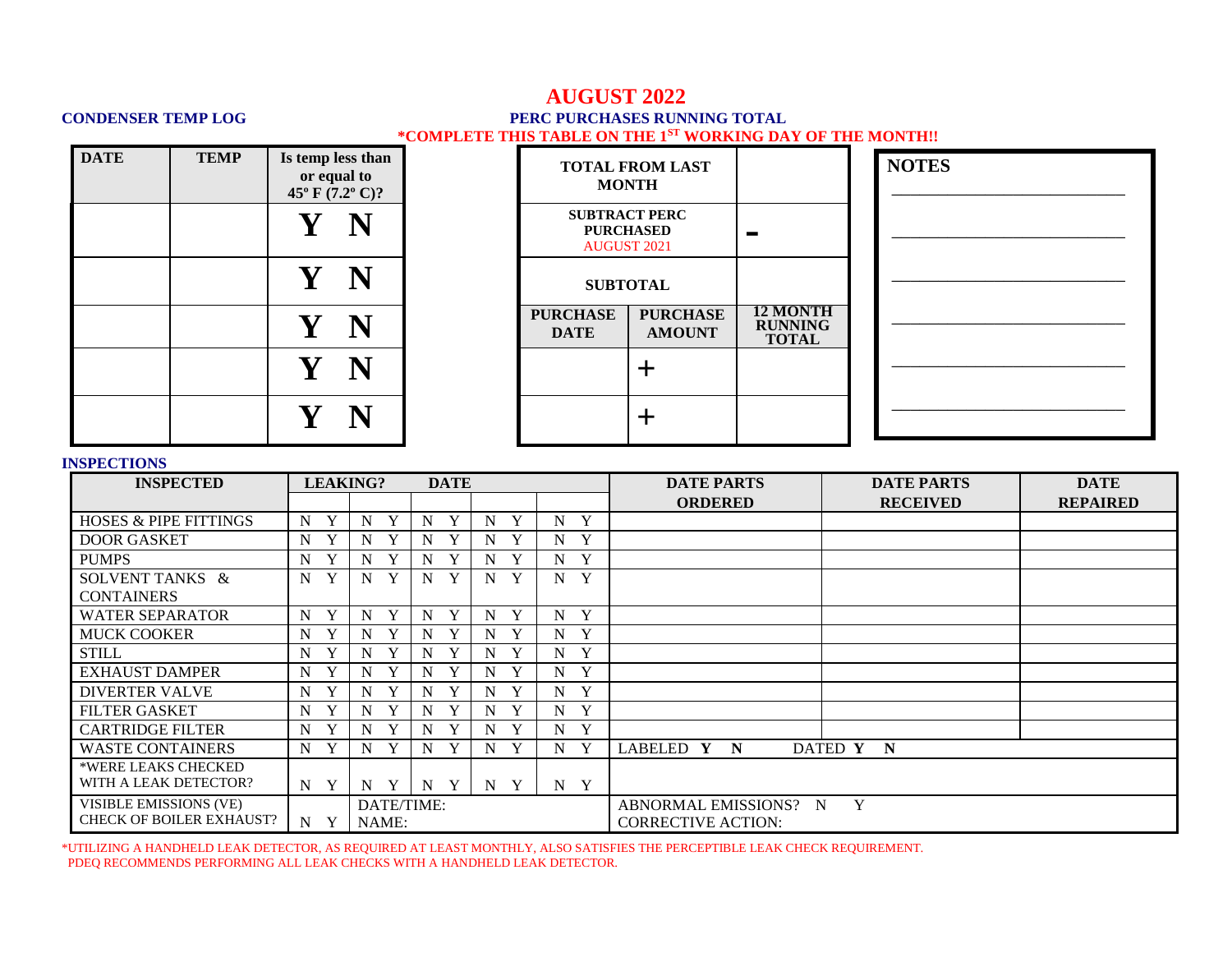



**AUGUST 2022**

| Sunday         | <b>Monday</b> | <b>Tuesday</b>   | Wednesday               | <b>Thursday</b>                                         | Friday                                         | Saturday |
|----------------|---------------|------------------|-------------------------|---------------------------------------------------------|------------------------------------------------|----------|
|                | 1             | $\boldsymbol{2}$ | $\overline{\mathbf{3}}$ | $\overline{\mathbf{4}}$                                 | 5                                              | 6        |
|                |               |                  |                         |                                                         | Temp logged $\Box$<br>Inspect logged $\Box$    |          |
| $\overline{7}$ | 8             | 9                | 10                      | 11                                                      | 12                                             | 13       |
|                |               |                  |                         |                                                         | Temp logged $\Box$<br>Inspect logged $\square$ |          |
| 14             | 15            | <b>16</b>        | 17                      | 18                                                      | 19                                             | 20       |
|                |               |                  |                         |                                                         | Temp logged $\Box$<br>Inspect logged $\square$ |          |
| 21             | 22            | 23               | 24                      | 25                                                      | 26                                             | 27       |
|                |               |                  |                         | $\Box$<br><b>REMINDER!</b><br>Monthly vapor leak check? | Temp logged $\Box$<br>Inspect logged □         |          |
| 28             | 29            | 30               | 31                      |                                                         |                                                |          |
|                |               |                  |                         |                                                         |                                                |          |
|                |               |                  |                         |                                                         |                                                |          |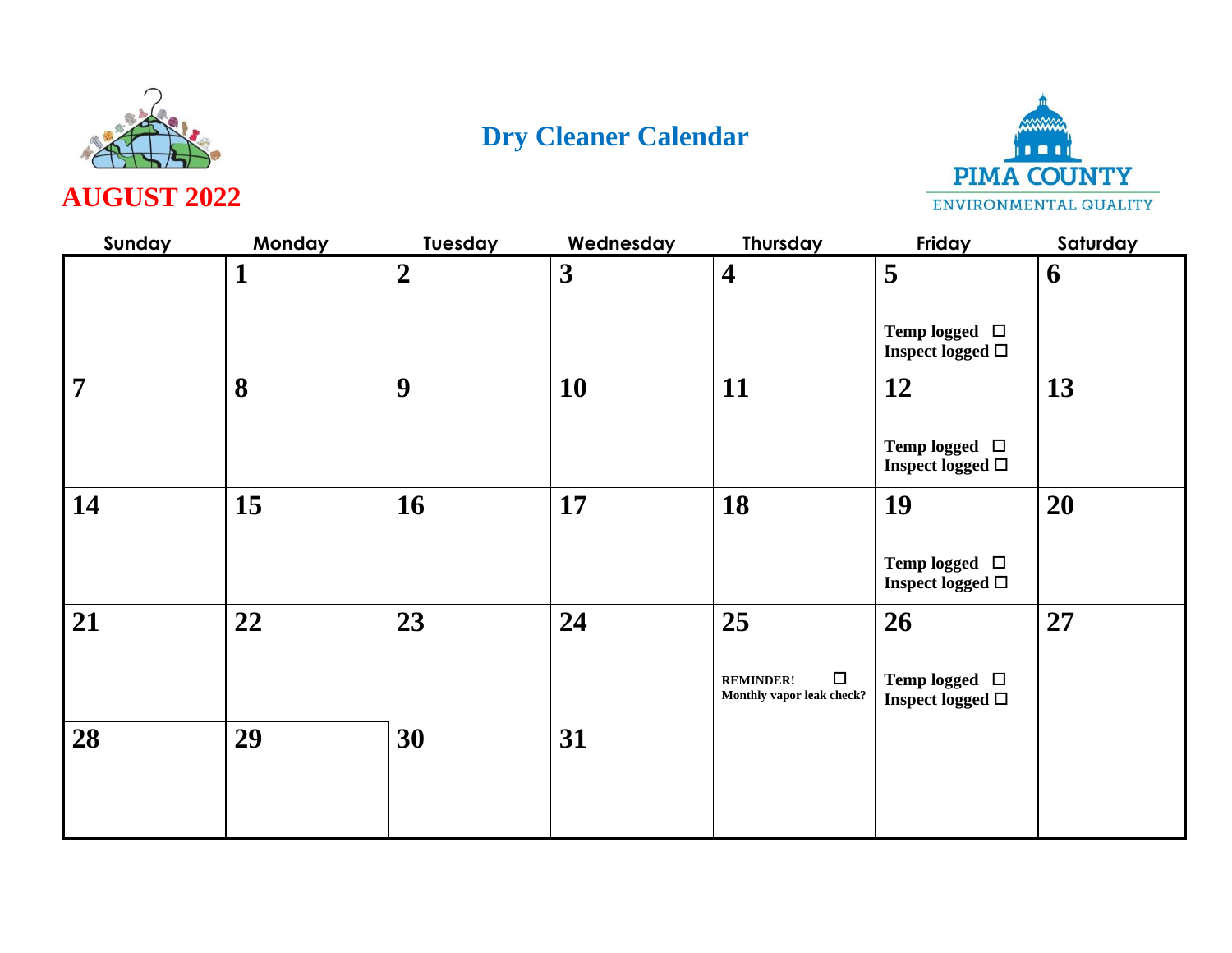## **SEPTEMBER 2022**

### **CONDENSER TEMP LOG PERC PURCHASES RUNNING TOTAL \*COMPLETE THIS TABLE ON THE 1ST WORKING DAY OF THE MONTH!!**

| <b>DATE</b> | <b>TEMP</b> | Is temp less than<br>or equal to<br>45° F $(7.2^{\circ}$ C)? |                                | <b>TOTAL FROM LAST</b><br><b>MONTH</b>                            |                                                   | <b>NOTES</b> |
|-------------|-------------|--------------------------------------------------------------|--------------------------------|-------------------------------------------------------------------|---------------------------------------------------|--------------|
|             |             |                                                              |                                | <b>SUBTRACT PERC</b><br><b>PURCHASED</b><br><b>SEPTEMBER 2021</b> | <b>The Second</b>                                 |              |
|             |             |                                                              |                                | <b>SUBTOTAL</b>                                                   |                                                   |              |
|             |             |                                                              | <b>PURCHASE</b><br><b>DATE</b> | <b>PURCHASE</b><br><b>AMOUNT</b>                                  | <b>12 MONTH</b><br><b>RUNNING</b><br><b>TOTAL</b> |              |
|             |             |                                                              |                                |                                                                   |                                                   |              |
|             |             |                                                              |                                |                                                                   |                                                   |              |

#### **INSPECTIONS**

| <b>INSPECTED</b>                 |                  | <b>LEAKING?</b>  | <b>DATE</b>      |        |                  | <b>DATE PARTS</b>         | <b>DATE PARTS</b> | <b>DATE</b>     |
|----------------------------------|------------------|------------------|------------------|--------|------------------|---------------------------|-------------------|-----------------|
|                                  |                  |                  |                  |        |                  | <b>ORDERED</b>            | <b>RECEIVED</b>   | <b>REPAIRED</b> |
| <b>HOSES &amp; PIPE FITTINGS</b> | N                | Y<br>N           | Y<br>N           | Y<br>N | Y<br>N           |                           |                   |                 |
| <b>DOOR GASKET</b>               | N                | N                | Y<br>N           | Y<br>N | Y<br>N           |                           |                   |                 |
| <b>PUMPS</b>                     | N<br>Y           | Y<br>N           | Y<br>N           | Y<br>N | Y<br>N           |                           |                   |                 |
| SOLVENT TANKS &                  | Y<br>N           | Y<br>N           | Y<br>N           | Y<br>N | Y<br>N           |                           |                   |                 |
| <b>CONTAINERS</b>                |                  |                  |                  |        |                  |                           |                   |                 |
| <b>WATER SEPARATOR</b>           | Y<br>N           | Y<br>N           | Y<br>N           | Y<br>N | Y<br>N           |                           |                   |                 |
| <b>MUCK COOKER</b>               | Y<br>N           | N                | Y<br>N           | Y<br>N | Y<br>N           |                           |                   |                 |
| <b>STILL</b>                     | N                | N                | N<br>Y           | Y<br>N | Y<br>N           |                           |                   |                 |
| <b>EXHAUST DAMPER</b>            | N                | $\bf{v}$<br>N    | N<br>Y           | Y<br>N | Y<br>N           |                           |                   |                 |
| <b>DIVERTER VALVE</b>            | N                | Y<br>N           | Y<br>N           | Y<br>N | Y<br>N           |                           |                   |                 |
| <b>FILTER GASKET</b>             | N                | N                | N                | Y<br>N | Y<br>$N_{\rm}$   |                           |                   |                 |
| <b>CARTRIDGE FILTER</b>          | Y<br>N           | N                | N                | Y<br>N | Y<br>N           |                           |                   |                 |
| <b>WASTE CONTAINERS</b>          | N                | N                | $\mathbf N$<br>Y | Y<br>N | Y<br>N           | LABELED Y<br>N            | DATED Y N         |                 |
| *WERE LEAKS CHECKED              |                  |                  |                  |        |                  |                           |                   |                 |
| WITH A LEAK DETECTOR?            | $N_{\odot}$<br>Y | Y<br>$\mathbf N$ | N<br>Y           | Y<br>N | Y<br>$N_{\odot}$ |                           |                   |                 |
| VISIBLE EMISSIONS (VE)           |                  | DATE/TIME:       |                  |        |                  | ABNORMAL EMISSIONS? N     | Y                 |                 |
| <b>CHECK OF BOILER EXHAUST?</b>  | N<br>Y           | NAME:            |                  |        |                  | <b>CORRECTIVE ACTION:</b> |                   |                 |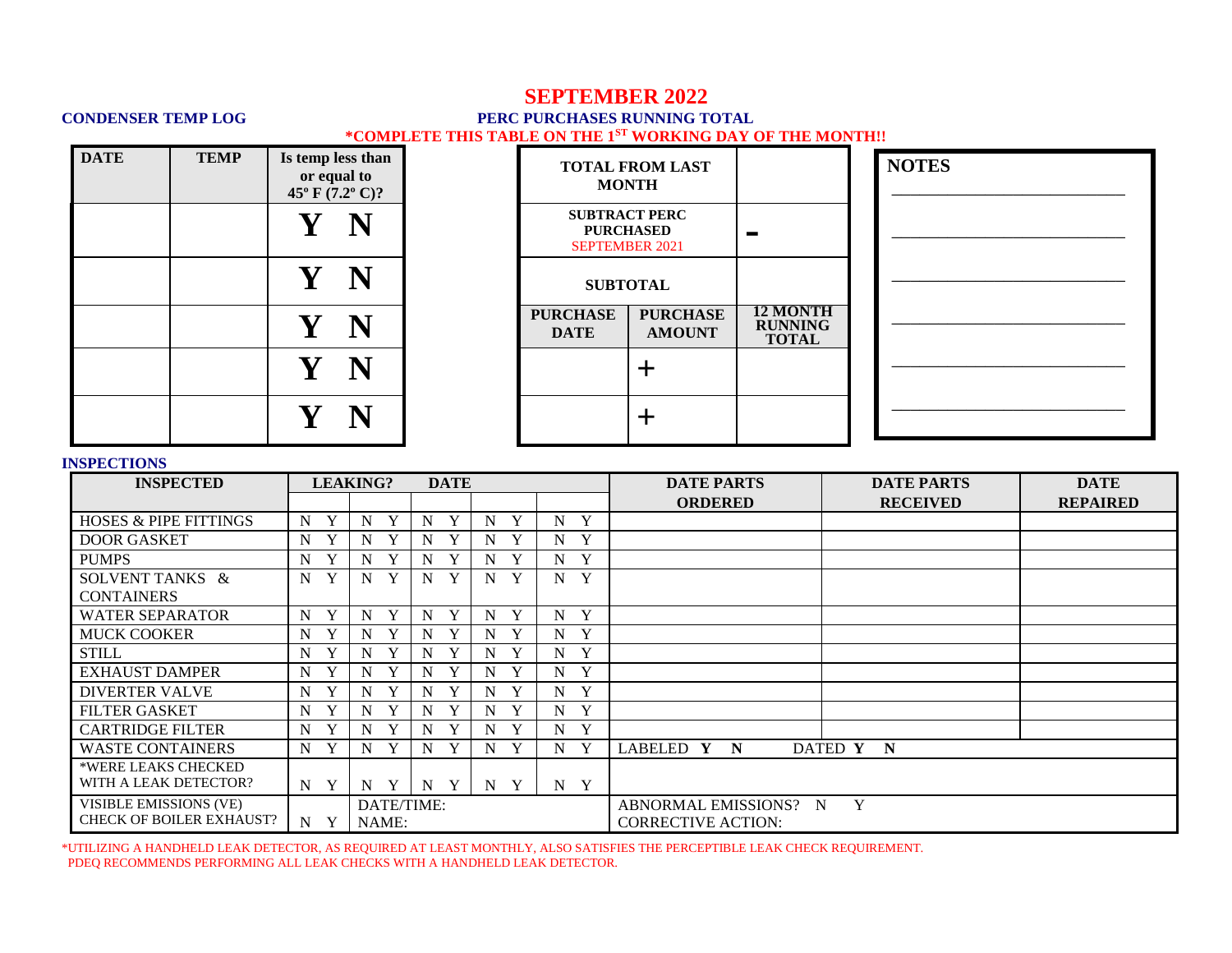



| Sunday                  | Monday | Tuesday | Wednesday | Thursday                                                                                                                         | Friday                                            | Saturday  |
|-------------------------|--------|---------|-----------|----------------------------------------------------------------------------------------------------------------------------------|---------------------------------------------------|-----------|
|                         |        |         |           | 1                                                                                                                                | $\boldsymbol{2}$                                  | 3         |
|                         |        |         |           |                                                                                                                                  | Temp logged $\Box$<br>Inspect logged $\Box$       |           |
| $\overline{\mathbf{4}}$ | 5      | 6       | 7         | 8                                                                                                                                | 9                                                 | <b>10</b> |
|                         |        |         |           |                                                                                                                                  | Temp logged $\Box$<br>Inspect logged $\Box$       |           |
| 11                      | 12     | 13      | 14        | 15                                                                                                                               | <b>16</b>                                         | 17        |
|                         |        |         |           |                                                                                                                                  | Temp logged $\Box$<br>Inspect logged $\Box$       |           |
| 18                      | 19     | 20      | 21        | 22                                                                                                                               | 23                                                | 24        |
|                         |        |         |           |                                                                                                                                  | Temp logged $\Box$<br>Inspect logged $\Box$       |           |
| 25                      | 26     | 27      | 28        | 29<br>$\Box$<br><b>REMINDER!</b><br><b>Quarterly Boiler VE check?</b><br>$\Box$<br><b>REMINDER!</b><br>Monthly vapor leak check? | 30<br>Temp logged $\Box$<br>Inspect logged $\Box$ |           |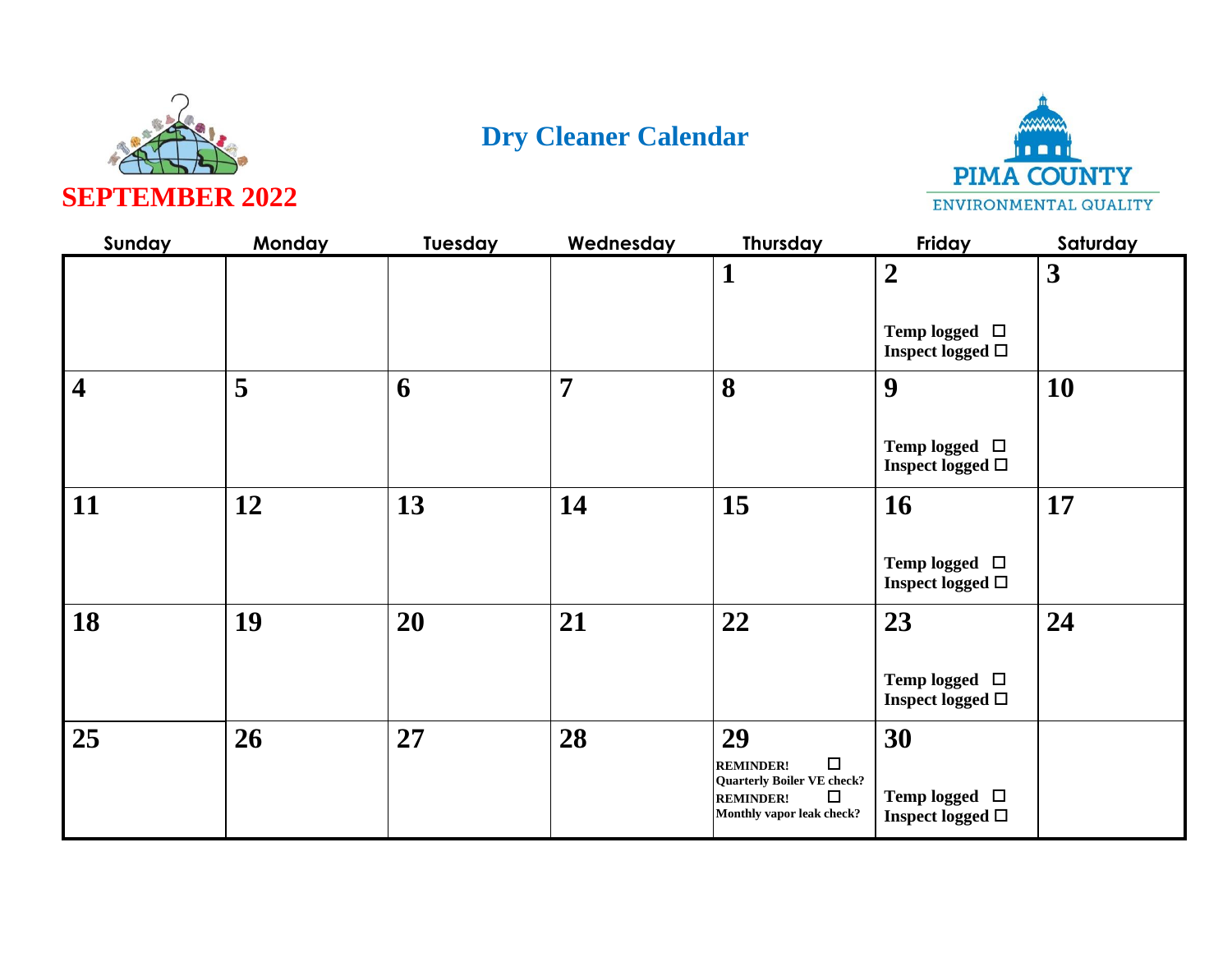## **OCTOBER 2022**

### **CONDENSER TEMP LOG PERC PURCHASES RUNNING TOTAL \*COMPLETE THIS TABLE ON THE 1ST WORKING DAY OF THE MONTH!!**

| <b>DATE</b> | <b>TEMP</b> | Is temp less than<br>or equal to<br>45° F $(7.2^{\circ}$ C)? |   |                                | <b>TOTAL FROM LAST</b><br><b>MONTH</b>                          |                                                   | <b>NOTES</b> |
|-------------|-------------|--------------------------------------------------------------|---|--------------------------------|-----------------------------------------------------------------|---------------------------------------------------|--------------|
|             |             |                                                              |   |                                | <b>SUBTRACT PERC</b><br><b>PURCHASED</b><br><b>OCTOBER 2021</b> | <b>The Second</b>                                 |              |
|             |             |                                                              |   |                                | <b>SUBTOTAL</b>                                                 |                                                   |              |
|             |             |                                                              | N | <b>PURCHASE</b><br><b>DATE</b> | <b>PURCHASE</b><br><b>AMOUNT</b>                                | <b>12 MONTH</b><br><b>RUNNING</b><br><b>TOTAL</b> |              |
|             |             |                                                              |   |                                | ╅                                                               |                                                   |              |
|             |             |                                                              |   |                                | ╈                                                               |                                                   |              |

#### **INSPECTIONS**

| <b>INSPECTED</b>                 |                  | <b>LEAKING?</b> | <b>DATE</b>      |        |                  | <b>DATE PARTS</b>         | <b>DATE PARTS</b> | <b>DATE</b>     |
|----------------------------------|------------------|-----------------|------------------|--------|------------------|---------------------------|-------------------|-----------------|
|                                  |                  |                 |                  |        |                  | <b>ORDERED</b>            | <b>RECEIVED</b>   | <b>REPAIRED</b> |
| <b>HOSES &amp; PIPE FITTINGS</b> | N                | Y<br>N          | Y<br>N           | Y<br>N | Y<br>N           |                           |                   |                 |
| <b>DOOR GASKET</b>               | N                | N               | Y<br>N           | Y<br>N | Y<br>N           |                           |                   |                 |
| <b>PUMPS</b>                     | Y<br>N           | Y<br>N          | Y<br>N           | Y<br>N | Y<br>N           |                           |                   |                 |
| SOLVENT TANKS &                  | Y<br>N           | Y<br>N          | Y<br>N           | Y<br>N | Y<br>N           |                           |                   |                 |
| <b>CONTAINERS</b>                |                  |                 |                  |        |                  |                           |                   |                 |
| <b>WATER SEPARATOR</b>           | Y<br>N           | Y<br>N          | Y<br>N           | Y<br>N | Y<br>N           |                           |                   |                 |
| <b>MUCK COOKER</b>               | Y<br>N           | N               | Y<br>N           | Y<br>N | Y<br>N           |                           |                   |                 |
| <b>STILL</b>                     | N                | N               | N<br>Y           | Y<br>N | Y<br>N           |                           |                   |                 |
| <b>EXHAUST DAMPER</b>            | N                | $\bf{v}$<br>N   | N<br>Y           | Y<br>N | Y<br>N           |                           |                   |                 |
| <b>DIVERTER VALVE</b>            | N                | Y<br>N          | Y<br>N           | Y<br>N | Y<br>N           |                           |                   |                 |
| <b>FILTER GASKET</b>             | N                | N               | N                | Y<br>N | Y<br>$N_{\rm}$   |                           |                   |                 |
| <b>CARTRIDGE FILTER</b>          | Y<br>N           | N               | N                | Y<br>N | Y<br>N           |                           |                   |                 |
| <b>WASTE CONTAINERS</b>          | N                | N               | $\mathbf N$<br>Y | Y<br>N | Y<br>N           | LABELED Y<br>N            | DATED Y N         |                 |
| *WERE LEAKS CHECKED              |                  |                 |                  |        |                  |                           |                   |                 |
| WITH A LEAK DETECTOR?            | $N_{\odot}$<br>Y | Y<br>N          | N<br>Y           | Y<br>N | Y<br>$N_{\odot}$ |                           |                   |                 |
| VISIBLE EMISSIONS (VE)           |                  | DATE/TIME:      |                  |        |                  | ABNORMAL EMISSIONS? N     | Y                 |                 |
| <b>CHECK OF BOILER EXHAUST?</b>  | N<br>Y           | NAME:           |                  |        |                  | <b>CORRECTIVE ACTION:</b> |                   |                 |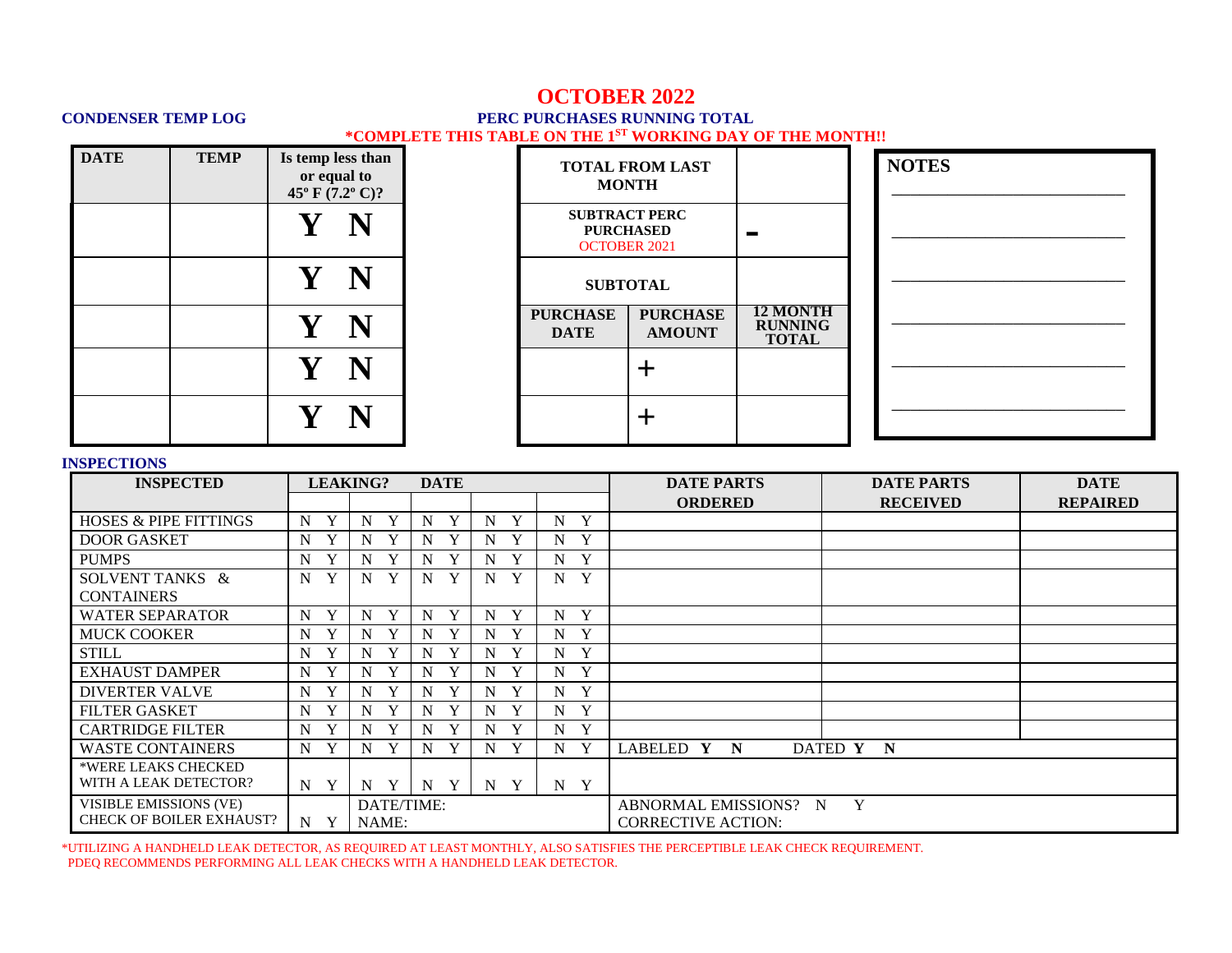



| Sunday         | Monday       | Tuesday                 | Wednesday | Thursday                                                      | Friday                                                        | Saturday    |
|----------------|--------------|-------------------------|-----------|---------------------------------------------------------------|---------------------------------------------------------------|-------------|
|                |              |                         |           |                                                               |                                                               | $\mathbf 1$ |
| $\overline{2}$ | $\mathbf{3}$ | $\overline{\mathbf{4}}$ | 5         | 6                                                             | $\overline{7}$<br>Temp logged $\Box$<br>Inspect logged $\Box$ | 8           |
| 9              | 10           | 11                      | 12        | 13                                                            | 14<br>Temp logged $\Box$<br>Inspect logged $\Box$             | 15          |
| 16             | 17           | 18                      | 19        | 20                                                            | 21<br>Temp logged $\Box$<br>Inspect logged $\Box$             | 22          |
| 23<br>30       | 24<br>31     | 25                      | 26        | 27<br>$\Box$<br><b>REMINDER!</b><br>Monthly vapor leak check? | 28<br>Temp logged $\quad \Box$<br>Inspect logged $\Box$       | 29          |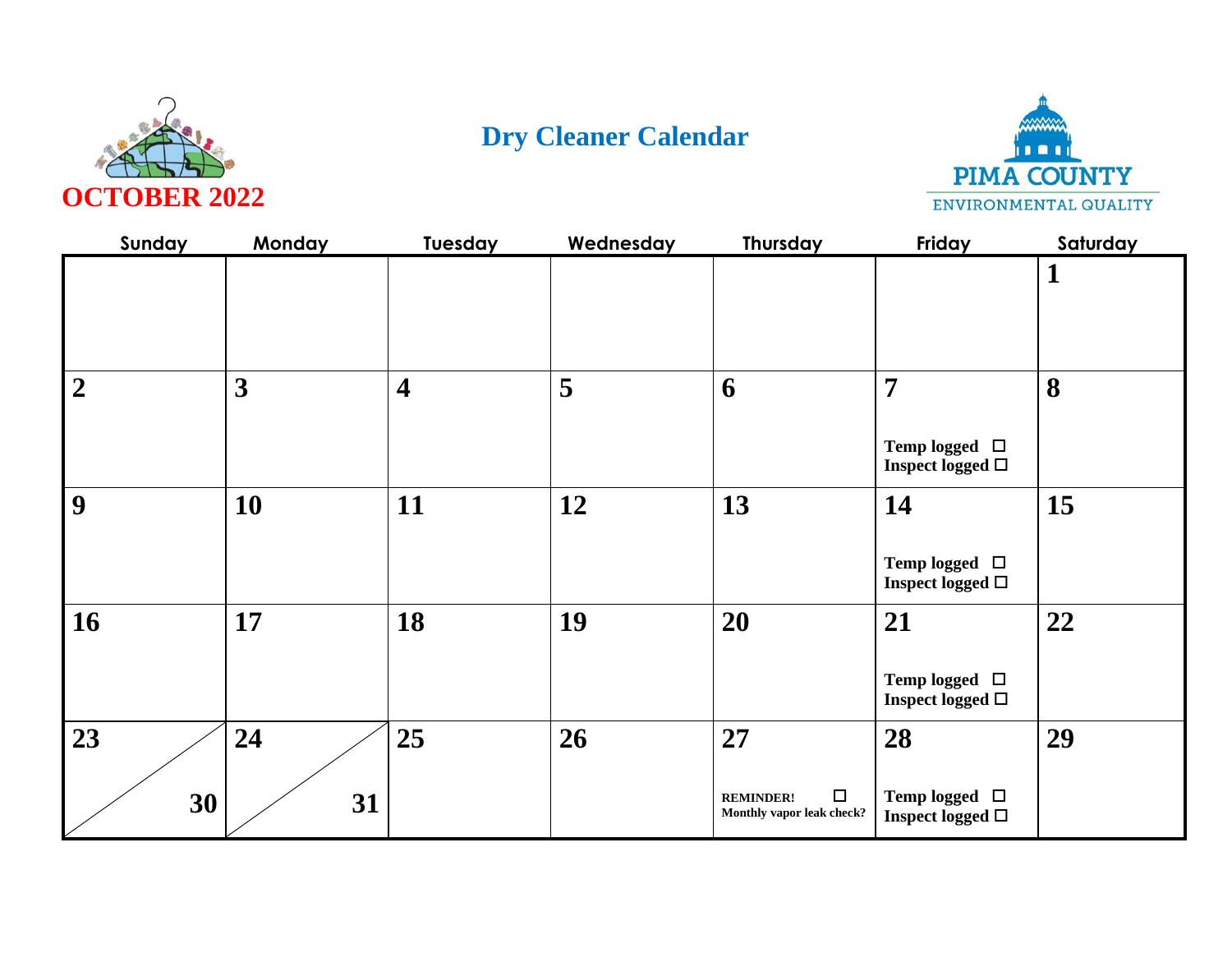## **NOVEMBER 2022**

### **CONDENSER TEMP LOG PERC PURCHASES RUNNING TOTAL \*COMPLETE THIS TABLE ON THE 1ST WORKING DAY OF THE MONTH!!**

| <b>DATE</b> | <b>TEMP</b> | Is temp less than<br>or equal to<br>45° F $(7.2^{\circ}$ C)? |  | <b>MONTH</b>                   | <b>TOTAL FROM LAST</b>                   |                                                   | <b>NOTES</b> |
|-------------|-------------|--------------------------------------------------------------|--|--------------------------------|------------------------------------------|---------------------------------------------------|--------------|
|             |             |                                                              |  | <b>NOVEMBER 2021</b>           | <b>SUBTRACT PERC</b><br><b>PURCHASED</b> | $\blacksquare$                                    |              |
|             |             | N                                                            |  | <b>SUBTOTAL</b>                |                                          |                                                   |              |
|             |             |                                                              |  | <b>PURCHASE</b><br><b>DATE</b> | <b>PURCHASE</b><br><b>AMOUNT</b>         | <b>12 MONTH</b><br><b>RUNNING</b><br><b>TOTAL</b> |              |
|             |             |                                                              |  |                                |                                          |                                                   |              |
|             |             |                                                              |  |                                |                                          |                                                   |              |

### **INSPECTIONS**

| <b>INSPECTED</b>                 |                  | <b>LEAKING?</b>   | <b>DATE</b>      |        |                | <b>DATE PARTS</b>         | <b>DATE PARTS</b> | <b>DATE</b>     |
|----------------------------------|------------------|-------------------|------------------|--------|----------------|---------------------------|-------------------|-----------------|
|                                  |                  |                   |                  |        |                | <b>ORDERED</b>            | <b>RECEIVED</b>   | <b>REPAIRED</b> |
| <b>HOSES &amp; PIPE FITTINGS</b> | Y<br>N           | Y<br>N            | Y<br>N           | Y<br>N | Y<br>N         |                           |                   |                 |
| <b>DOOR GASKET</b>               | N                | $\mathbf v$<br>N  | $\mathbf v$<br>N | Y<br>N | Y<br>N         |                           |                   |                 |
| <b>PUMPS</b>                     | N                | v<br>N            | Y<br>N           | Y<br>N | Y<br>N         |                           |                   |                 |
| SOLVENT TANKS &                  | Y<br>N           | Y<br>N            | Y<br>N           | Y<br>N | Y<br>N         |                           |                   |                 |
| <b>CONTAINERS</b>                |                  |                   |                  |        |                |                           |                   |                 |
| <b>WATER SEPARATOR</b>           | Y<br>N           | Y<br>N            | Y<br>N           | Y<br>N | Y<br>N         |                           |                   |                 |
| <b>MUCK COOKER</b>               | Y<br>N           | N                 | Y<br>N           | Y<br>N | Y<br>N         |                           |                   |                 |
| <b>STILL</b>                     | Y<br>N           | Y<br>N            | N<br>Y           | Y<br>N | Y<br>N         |                           |                   |                 |
| <b>EXHAUST DAMPER</b>            | N                | $\mathbf{v}$<br>N | N                | Y<br>N | Y<br>N         |                           |                   |                 |
| <b>DIVERTER VALVE</b>            | N                | $\mathbf{v}$<br>N | N<br>Y           | Y<br>N | N<br>Y         |                           |                   |                 |
| <b>FILTER GASKET</b>             | N                | N                 | N                | Y<br>N | N<br>Y         |                           |                   |                 |
| <b>CARTRIDGE FILTER</b>          | N                | N                 | N                | Y<br>N | Y<br>N         |                           |                   |                 |
| <b>WASTE CONTAINERS</b>          | Y<br>N           | Y<br>N            | Y<br>$\mathbf N$ | Y<br>N | Y<br>N         | LABELED Y<br>$\mathbf N$  | DATED Y N         |                 |
| *WERE LEAKS CHECKED              |                  |                   |                  |        |                |                           |                   |                 |
| WITH A LEAK DETECTOR?            | $\mathbf N$<br>Y | Y<br>N            | N<br>Y           | Y<br>N | Y<br>$N_{\rm}$ |                           |                   |                 |
| VISIBLE EMISSIONS (VE)           |                  | DATE/TIME:        |                  |        |                | ABNORMAL EMISSIONS? N     | Y                 |                 |
| <b>CHECK OF BOILER EXHAUST?</b>  | N<br>Y           | NAME:             |                  |        |                | <b>CORRECTIVE ACTION:</b> |                   |                 |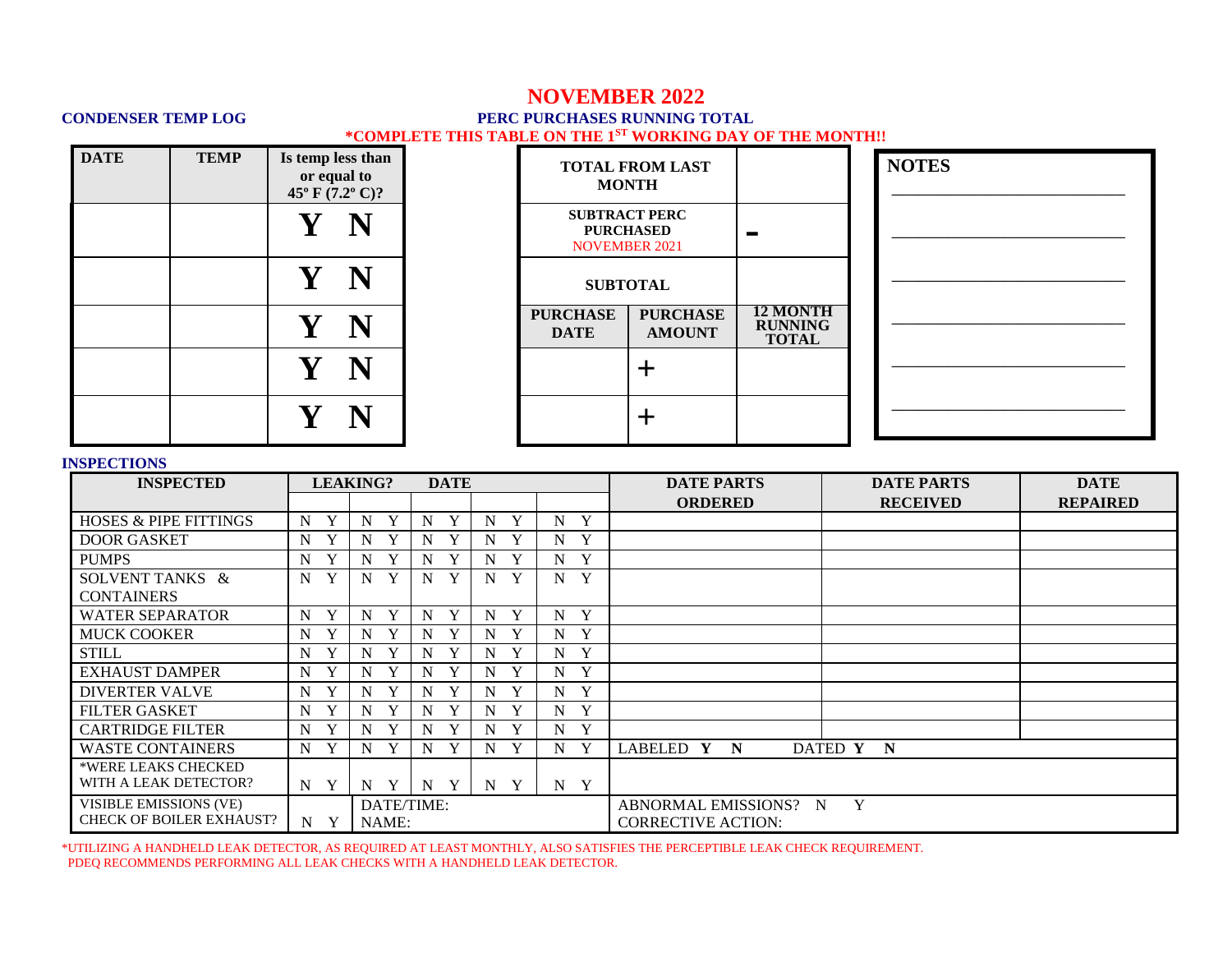



| Sunday | <b>Monday</b>  | Tuesday      | Wednesday      | <b>Thursday</b>                                         | Friday                                      | Saturday |
|--------|----------------|--------------|----------------|---------------------------------------------------------|---------------------------------------------|----------|
|        |                | $\mathbf{1}$ | $\overline{2}$ | $\overline{\mathbf{3}}$                                 | $\overline{\mathbf{4}}$                     | 5        |
|        |                |              |                |                                                         | Temp logged $\Box$<br>Inspect logged $\Box$ |          |
| 6      | $\overline{7}$ | 8            | 9              | 10                                                      | 11                                          | 12       |
|        |                |              |                |                                                         | Temp logged $\Box$<br>Inspect logged $\Box$ |          |
| 13     | 14             | 15           | 16             | 17                                                      | 18                                          | 19       |
|        |                |              |                |                                                         | Temp logged $\Box$<br>Inspect logged $\Box$ |          |
| 20     | 21             | 22           | 23             | 24                                                      | 25                                          | 26       |
|        |                |              |                | $\Box$<br><b>REMINDER!</b><br>Monthly vapor leak check? | Temp logged $\Box$<br>Inspect logged $\Box$ |          |
| 27     | 28             | 29           | 30             |                                                         |                                             |          |
|        |                |              |                |                                                         |                                             |          |
|        |                |              |                |                                                         |                                             |          |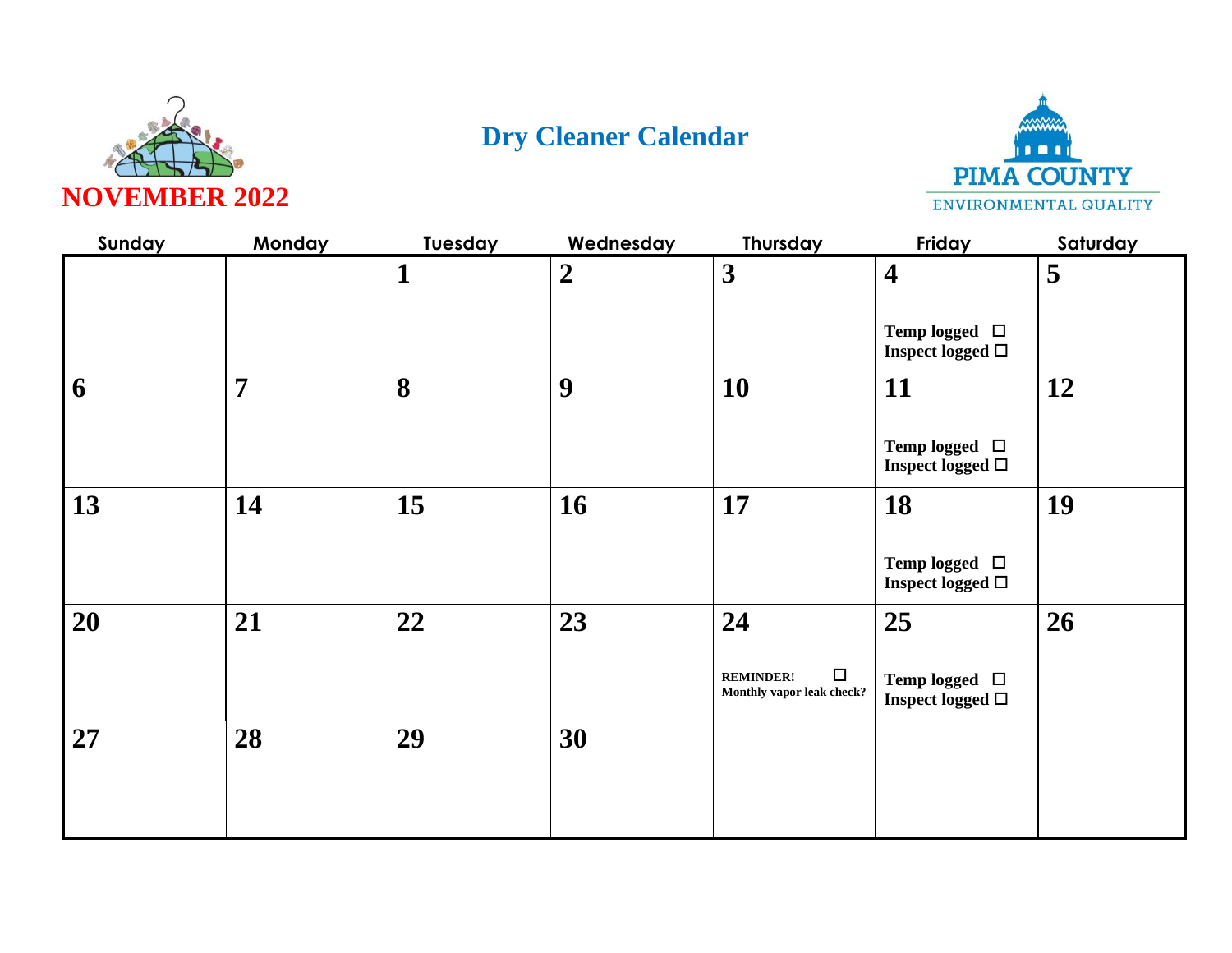## **DECEMBER 2022**

### **CONDENSER TEMP LOG PERC PURCHASES RUNNING TOTAL \*COMPLETE THIS TABLE ON THE 1ST WORKING DAY OF THE MONTH!!**

| <b>DATE</b> | <b>TEMP</b> | Is temp less than<br>or equal to<br>45° F $(7.2^{\circ}$ C)? |  |                                                                                   | <b>TOTAL FROM LAST</b><br><b>MONTH</b> |                                                   | <b>NOTES</b> |
|-------------|-------------|--------------------------------------------------------------|--|-----------------------------------------------------------------------------------|----------------------------------------|---------------------------------------------------|--------------|
|             |             |                                                              |  | <b>SUBTRACT PERC</b><br><b>PURCHASED</b><br>$\mathcal{L}$<br><b>DECEMBER 2021</b> |                                        |                                                   |              |
|             |             | N                                                            |  |                                                                                   | <b>SUBTOTAL</b>                        |                                                   |              |
|             |             |                                                              |  | <b>PURCHASE</b><br><b>DATE</b>                                                    | <b>PURCHASE</b><br><b>AMOUNT</b>       | <b>12 MONTH</b><br><b>RUNNING</b><br><b>TOTAL</b> |              |
|             |             | N                                                            |  |                                                                                   |                                        |                                                   |              |
|             |             |                                                              |  |                                                                                   |                                        |                                                   |              |

### **INSPECTIONS**

| <b>INSPECTED</b>                 | <b>LEAKING?</b><br><b>DATE</b> |                   |                   |                  |                | <b>DATE PARTS</b>         | <b>DATE PARTS</b> | <b>DATE</b>     |
|----------------------------------|--------------------------------|-------------------|-------------------|------------------|----------------|---------------------------|-------------------|-----------------|
|                                  |                                |                   |                   |                  |                | <b>ORDERED</b>            | <b>RECEIVED</b>   | <b>REPAIRED</b> |
| <b>HOSES &amp; PIPE FITTINGS</b> | N<br>Y                         | Y<br>N            | Y<br>N            | Y<br>N           | Y<br>N         |                           |                   |                 |
| <b>DOOR GASKET</b>               | N                              | $\mathbf{v}$<br>N | $\mathbf{v}$<br>N | Y<br>N           | Y<br>N         |                           |                   |                 |
| <b>PUMPS</b>                     | Y<br>N                         | $\bf{v}$<br>N     | $\mathbf v$<br>N  | Y<br>N           | Y<br>N         |                           |                   |                 |
| SOLVENT TANKS &                  | $\mathbf{Y}$<br>N              | Y<br>N            | Y<br>N            | Y<br>N           | Y<br>N         |                           |                   |                 |
| <b>CONTAINERS</b>                |                                |                   |                   |                  |                |                           |                   |                 |
| <b>WATER SEPARATOR</b>           | Y<br>N                         | Y<br>N            | Y<br>N            | Y<br>N           | Y<br>N         |                           |                   |                 |
| <b>MUCK COOKER</b>               | Y<br>N                         | Y<br>N            | Y<br>N            | Y<br>N           | Y<br>N         |                           |                   |                 |
| <b>STILL</b>                     | Y<br>N                         | N<br>Y            | N<br>Y            | Y<br>N           | Y<br>N         |                           |                   |                 |
| <b>EXHAUST DAMPER</b>            | N                              | Y<br>N            | Y<br>N            | Y<br>N           | Y<br>N         |                           |                   |                 |
| <b>DIVERTER VALVE</b>            | $\mathbf N$                    | $\mathbf{v}$<br>N | N<br>Y            | Y<br>N           | N<br>Y         |                           |                   |                 |
| <b>FILTER GASKET</b>             | N                              | $\mathbf{v}$<br>N | N                 | Y<br>N           | N<br>Y         |                           |                   |                 |
| <b>CARTRIDGE FILTER</b>          | Y<br>N                         | $\bf{v}$<br>N     | N                 | Y<br>N           | Y<br>$N_{\rm}$ |                           |                   |                 |
| <b>WASTE CONTAINERS</b>          | Y<br>N                         | Y<br>N            | Y<br>$\mathbf N$  | Y<br>N           | Y<br>N         | LABELED Y<br>$\mathbf N$  | DATED Y N         |                 |
| *WERE LEAKS CHECKED              |                                |                   |                   |                  |                |                           |                   |                 |
| WITH A LEAK DETECTOR?            | N Y                            | Y<br>N            | N<br>Y            | Y<br>$\mathbf N$ | Y<br>$N_{\rm}$ |                           |                   |                 |
| VISIBLE EMISSIONS (VE)           |                                | DATE/TIME:        |                   |                  |                | ABNORMAL EMISSIONS? N     | Y                 |                 |
| <b>CHECK OF BOILER EXHAUST?</b>  | N<br>Y                         | NAME:             |                   |                  |                | <b>CORRECTIVE ACTION:</b> |                   |                 |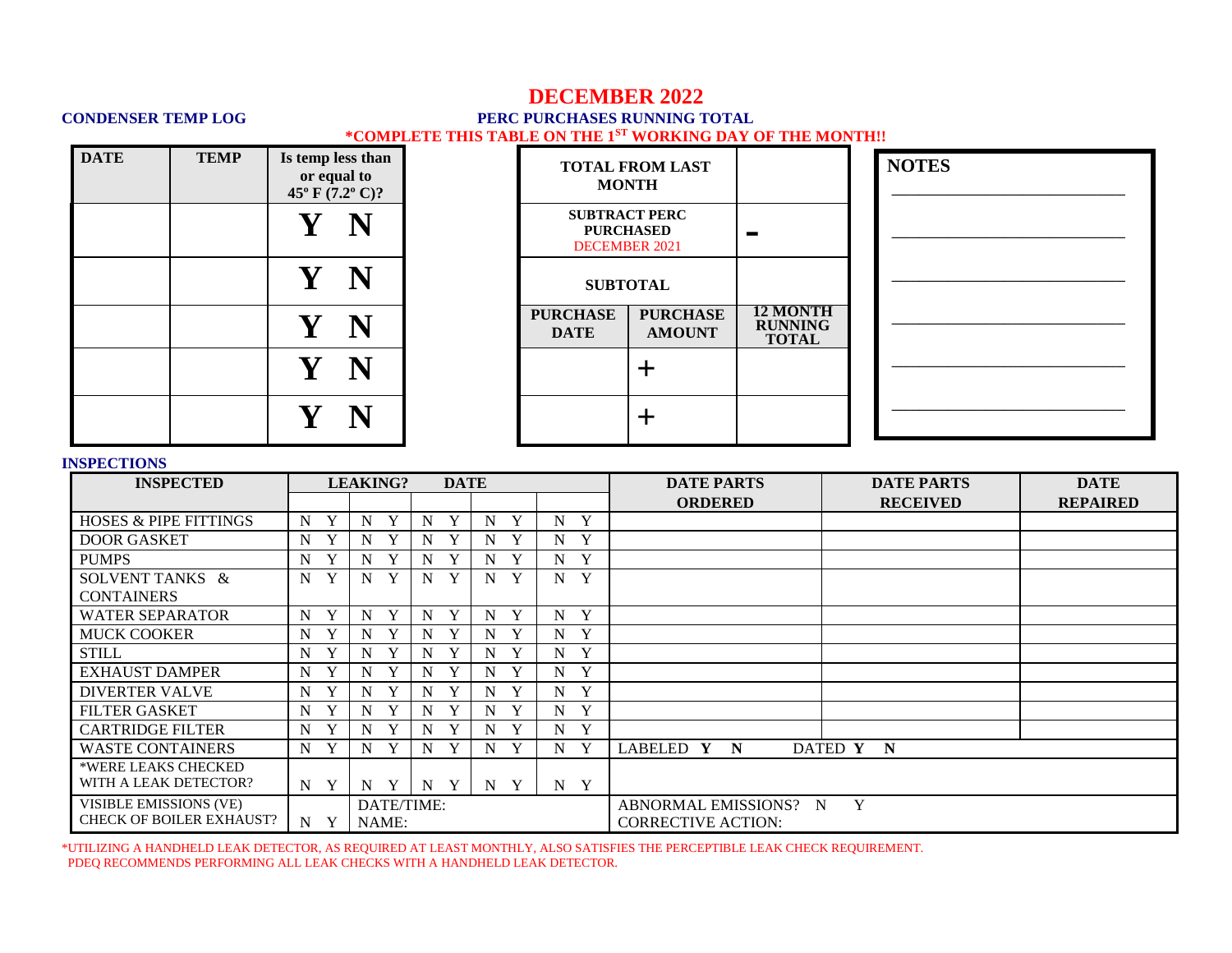



| Sunday                  | <b>Monday</b> | Tuesday | Wednesday      | <b>Thursday</b>                                                                              | Friday                                      | Saturday                |
|-------------------------|---------------|---------|----------------|----------------------------------------------------------------------------------------------|---------------------------------------------|-------------------------|
|                         |               |         |                | 1                                                                                            | $\overline{2}$                              | $\overline{\mathbf{3}}$ |
|                         |               |         |                |                                                                                              | Temp logged $\Box$<br>Inspect logged $\Box$ |                         |
| $\overline{\mathbf{4}}$ | 5             | 6       | $\overline{7}$ | 8                                                                                            | 9                                           | 10                      |
|                         |               |         |                |                                                                                              | Temp logged $\Box$<br>Inspect logged $\Box$ |                         |
| 11                      | 12            | 13      | 14             | 15                                                                                           | <b>16</b>                                   | 17                      |
|                         |               |         |                |                                                                                              | Temp logged $\Box$<br>Inspect logged $\Box$ |                         |
| 18                      | 19            | 20      | 21             | 22                                                                                           | 23                                          | 24                      |
|                         |               |         |                |                                                                                              | Temp logged $\Box$<br>Inspect logged $\Box$ |                         |
| 25                      | 26            | 27      | 28             | 29<br>$\Box$<br><b>REMINDER!</b>                                                             | 30                                          | 31                      |
|                         |               |         |                | <b>Quarterly Boiler VE check?</b><br>$\Box$<br><b>REMINDER!</b><br>Monthly vapor leak check? | Temp logged $\Box$<br>Inspect logged $\Box$ |                         |